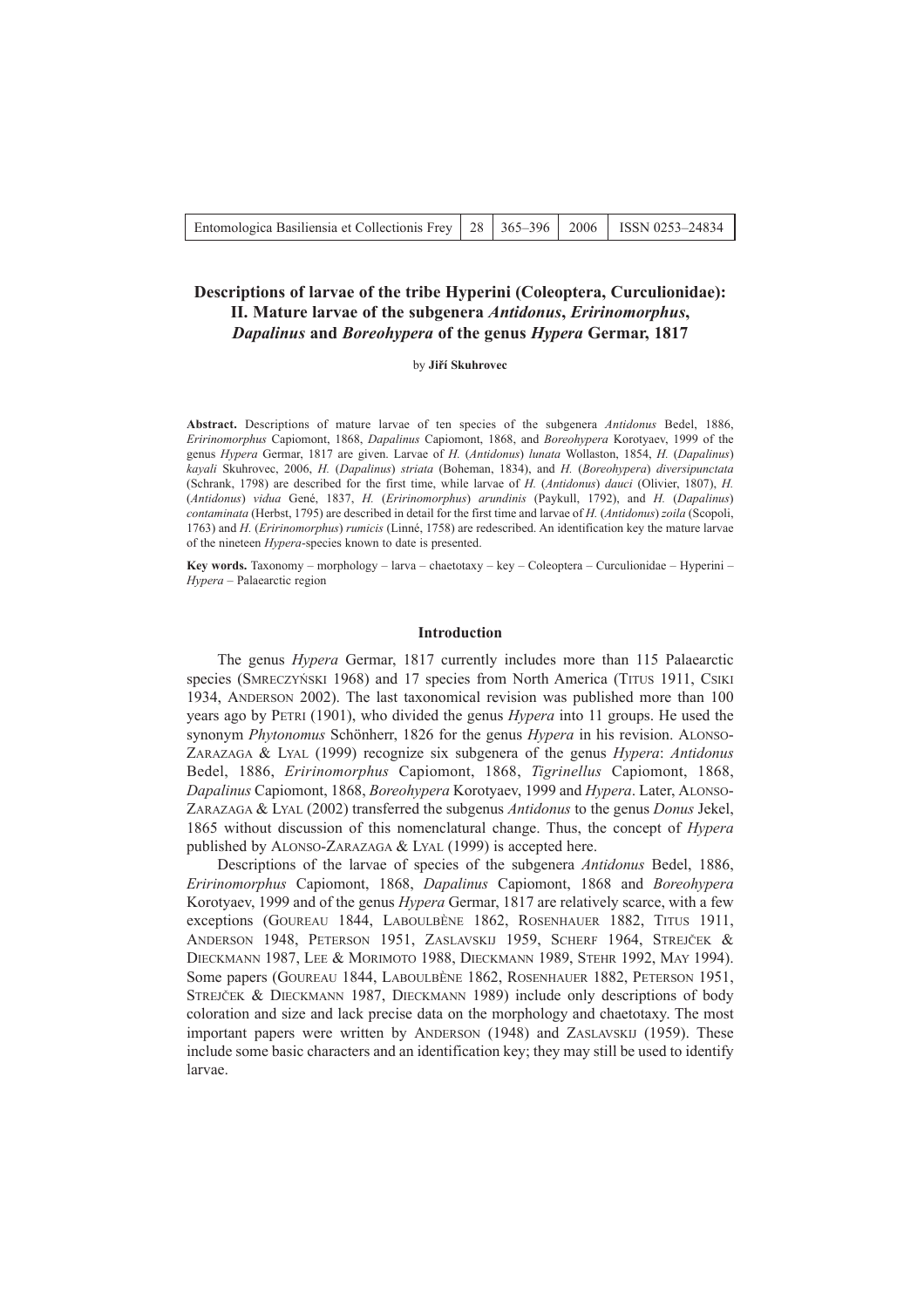This paper provides detailed descriptions of the larvae of ten species of *Hypera* belonging to the subgenera *Antidonus* Bedel, 1886, *Eririnomorphus* Capiomont, 1868, *Dapalinus* Capiomont, 1868 and *Boreohypera* Korotyaev, 1999. Of these, *H.* (*Antidonus*) *lunata* Wollaston, 1854, *H.* (*Dapalinus*) *kayali* Skuhrovec, 2006, *H.* (*Dapalinus*) *striata* (Boheman, 1834) and *H.* (*Boreohypera*) *diversipunctata* (Schrank, 1798) are described for the first time, *H.* (*Antidonus*) *dauci* (Olivier, 1807), *H.* (*Antidonus*) *vidua* GenÈ, 1837, *H.* (*Eririnomorphus*) *arundinis* (Paykull, 1792) and *H.* (*Dapalinus*) *contaminata* (Herbst, 1795) are described for the first time in detail and *H.* (*Antidonus*) *zoila* (Scopoli, 1763) and *H.* (*Eririnomorphus*) *rumicis* (LinnÈ, 1758) are redescribed. An identification key to the mature larvae of the nineteen *Hypera* species known to date is presented. This paper is the second part of the author's account of the morphology of larval Hyperinae.

# **Material and methods**

*Larvae examined.* This study is based on the examination of larvae collected in the field and reared to the adult stage. All adults were identified by the author. Information on the origin of the larvae and their host plants is given for each species described. Localities in the Czech and Slovak Republics include the numbers of the map squares assigned by FAUNA 2002 software and compared with PRUNER & MÍKA (1996). The larvae of all ten species were reared in a laboratory of the Department of Zoology, Charles University, Prague, during the years  $2000-2005$ .

*Preparation.* Larvae were fixed in Pampel liquid (4 parts glacial acetic acid, 6 parts 4% formaldehyde, 15 parts 95% ethyl alcohol and 30 parts distilled water) (ŠVÁCHA  $&$ DANILEVSKY 1987). Slides were prepared as follows [for further details see MAY (1993, 1994)]: the larva was decapitated. Its head was placed in lactic acid for one or two weeks to digest the soft tissues. The mouthparts were then separated from the head capsule. All body parts were mounted in glycerine on temporary slides. All this material (slides, weevils, larvae) is deposited in the collection of the author.

*Measurements.* Material (slides and larvae) was examined under an Olympus SZ X9 binocular microscope or an Olympus BX 40 microscope. Measurements were made by means of calibrated optics.

The following characters of each specimens were measured:

- head width (HW)
- $\cdot$  head length (HL)
- length of the body (larvae fixed in a "C"-shape were measured in segments)
- width of abdominal segment IV

Measurements 1 and 2 are presented in the descriptions of the species and in Tab. 1. As the thorax and abdomen are not sclerotized and may be affected by the fixation process, size measurements (3) and (4) are given only for comparison (Tab. 1).

*Illustrations.* Drawings were made using a drawing tube on the binocular microscope or microscope and digitally processed using Adobe Photoshop and/or Corel Draw 9.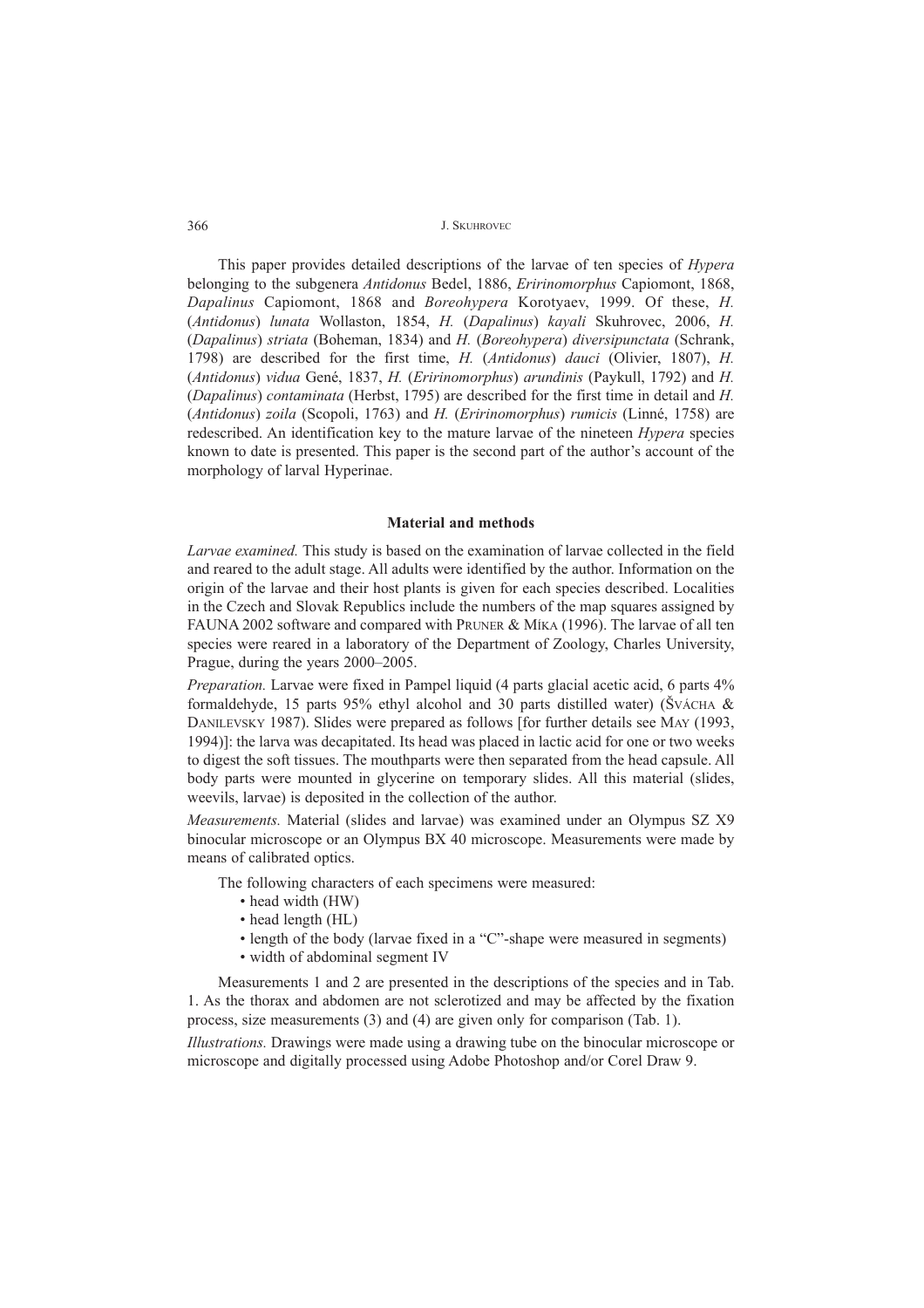| <b>Measurements</b>    | $(1)$ HW |           | $(2)$ HL |      |      | $(3)$ BL |      | (4) BW |      |      |
|------------------------|----------|-----------|----------|------|------|----------|------|--------|------|------|
| <b>Species</b>         | avg.     | min.      | max.     | avg. | min. | max.     | min. | max.   | min. | max. |
| Hypera dauci           | 1.03     | 0.95      | 1.13     | 0.87 | 0.80 | 0.93     | 7.5  | 11.5   | 1.7  | 2.5  |
| Hypera lunata          | 1.04     | 0.95      | 0.10     | 0.89 | 0.75 | 0.95     | 6.5  | 12.5   | 1.5  | 2.6  |
| Hypera vidua           | 0.95     | 0.70      | 1.36     | 0.78 | 0.54 | 1.10     | 4.5  | 12.5   | 1.0  | 2.7  |
| Hypera zoila           | 1.27     | 1.20      | 1.34     | 1.03 | 1.00 | 1.06     | 10.0 | 11.0   | 2.0  | 2.1  |
| Hypera arundinis       | 0.97     | 0.92      | 1.00     | 0.80 | 0.78 | 0.84     | 11.0 | 12.0   | 2.1  | 2.6  |
| Hypera rumicis         | 0.84     | 0.80      | 0.88     | 0.73 | 0.70 | 0.75     | 7.5  | 9.0    | 1.5  | 2.0  |
| Hypera contaminata     | 0.76     | 0.70      | 0.83     | 0.63 | 0.58 | 0.68     | 6.0  | 10.0   | 1.2  | 1.8  |
| Hypera kavali          | 0.84     | 0.80      | 0.90     | 0.75 | 0.70 | 0.80     | 7.5  | 12.5   | 1.5  | 2.6  |
| Hypera striata         | 0.68     | 0.60      | 0.80     | 0.59 | 0.50 | 0.70     | 6.5  | 9.5    | 1.0  | 1.8  |
| Hypera diversipunctata | 0.85     | $\bullet$ | ۰        | 0.78 |      | ۰        | 9.5  | ٠      | 1.7  | ۰    |

Tab. 1. Ratio of important larval sizes: (1) HW – head width, (2) HL – head length, (3) BL – length of the body (larvae fixed in "C"-shape were measured in segments) and (4) width of abdominal segment IV. Average, minimum and maximum measurements are presented. All measurements in millimeters. These measurements are cited in the descriptions of each species.

For easy description, four types of trichoid seta are recognized (see SKUHROVEC  $2005$ : Figs 1-4).

The apex of the mandible has three (see Figs 4, 11, 18, 25) or five lobes (see Figs 32, 39, 46, 53, 60, 67). The numbers of lobes and teeth are not the same. The last lobe does not bear a tooth; its only connection is with the incisor area of the mandible (K. Hůrka, pers. comm.).

The spiraculum on the prothorax in the drawings of the thorax (see Figs 5, 12, 19, 26, 33, 40, 47, 54, 61, 68) is in fact of mesothoracic origin, as in all other insects (MARVALDI et al. 2002, MARVALDI 2003). In the descriptions of species, this spiraculum is referred to as being on the mesothorax. Drawings of the thoracic and abdominal spiracula are schematic (see Figs 5, 6, 12, 13, 19, 20, 26, 27, 33, 34, 40, 41, 47, 48, 54, 55, 61, 62, 68, 69).

The chaetotaxy on the postdorsum of abdominal segments I-VIII is as follows: an imaginary line is assumed between *pds1* and *pds5*. The species differ from each other in the position of the setae, *pds2–4*. These may be on this line, or be shifted forwards or backwards relative to it. For abdominal segments VI-VIII, which differ from the general plan described for the remaining segments, only deviations from the general plan are mentioned.

Chaetotaxy on the pedal lobe of the thorax is as follows: two long setae  $(pda1-2)$ and a few minute setae (*pda*) are always present. The number of setae on the pedal lobes is variable because of the variable number of minute setae. The most frequent number of setae is presented in the descriptions. The range of variability is presented in brackets.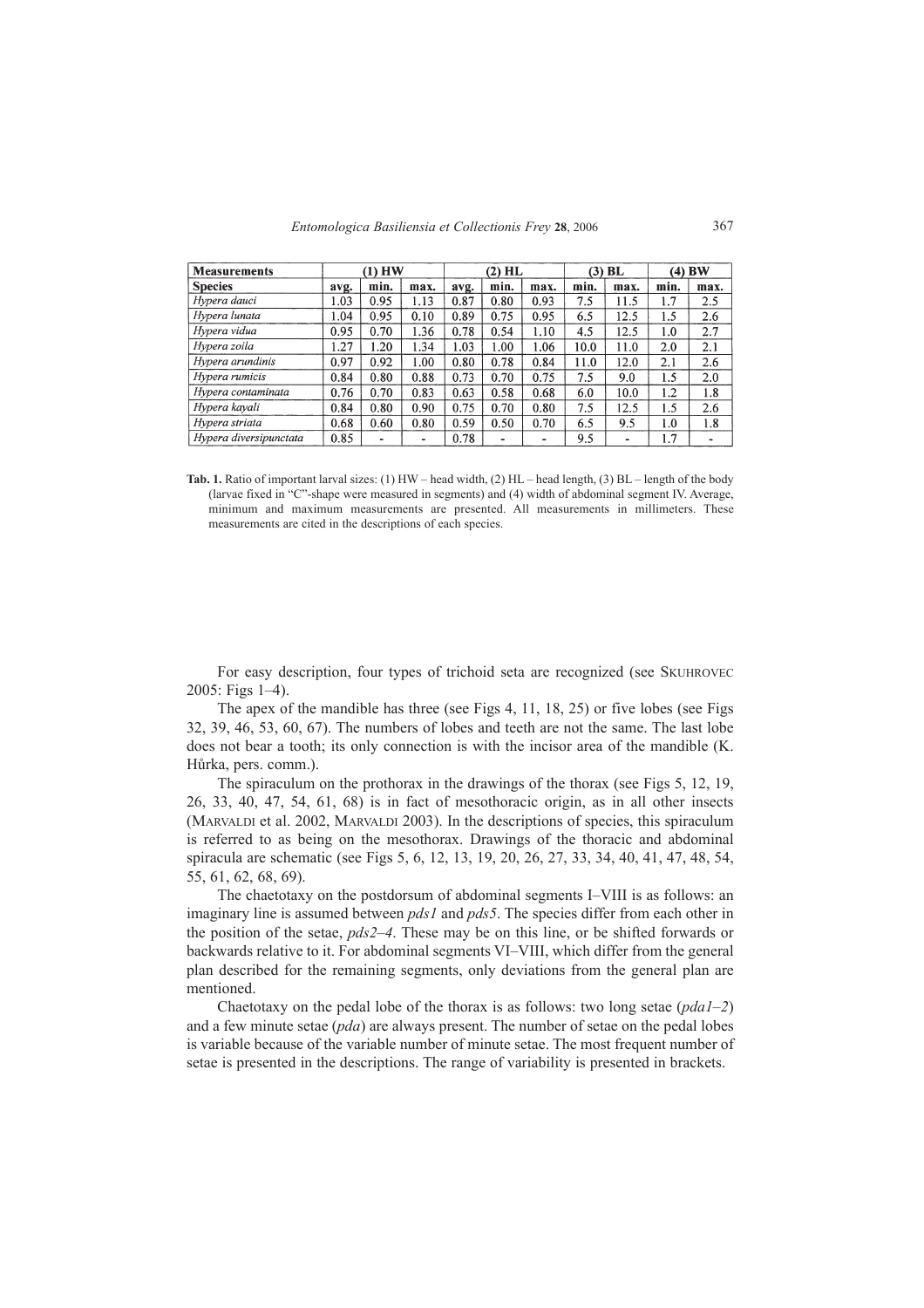The minute setae on the ventral side of the mala, on the pedal lobe of the thorax, on the prodorsum and on the spiracular area of the abdominal segments I–VIII, are trichoid. More minute setae may be present in these regions. However, a scanning electron microscope would be needed for a more precise examination of these setae, so these characters are not used for identifying the species. A description of the epipharynx is omitted for the same reason. Seta *sts3* is possibly situated on the palpifer; however, this problem is not addressed here.

*Terminology.* Names and abbreviations of the setae of the mature larva follow MAY (1994) (see SKUHROVEC 2005: Figs  $46-54$ ). May (1994) uses this nomenclature for all the Curculionoidea, but unfortunately her nomenclature is not identical with that used for other groups of beetles (e.g. BOUSQUET & GOULET 1984 – Carabidae, ŠVÁCHA & DANILEVSKY 1987 – Cerambycidae). Even though it may be neccessary to tackle this problem if comparing the nomenclature used for various groups of beetles, such a comparison is not the goal of this paper.

The species are arranged alphabetically within the respective subgenera. In the descriptions, the following information is presented: references to previous descriptions, list of material examined, detailed description of the morphology of the mature larva and a comparison with previously published data.

# **Description of the mature larvae of the genus** *Hypera*

Coloration. Head brown, maculate or black. Dorsal surface of body mostly green with slightly whiter median stripe; ventral surface of body whitish to white-green.

Head. Frontal sutures distinct, slender. Frontoclypeal suture slightly concave towards centre. Two convex stemmata on each side of epicranium. Clypeus slender, anterior margin distinctly concave and pigmented. Labrum with anterior margin bearing slender median excision; lateral margins rounded; posterior margin with median projection (Fig. 1); connected with clypeus by clypeolabral membrane. Antennae monomerous, membranose, with six sensoric setae apically (BLAND 1983). Mandibles with two or four teeth apically (Figs 4, 32), subapical tooth larger than apical tooth; basal part of mandible with distinct tuberosity. Maxilla consisting of cardo, stipes, mala and two palpomeres of maxillary palpi. Cardo, stipes, mala and distal parts of palpomeres pigmented. Maxilla connected with labium, forming labiomaxillar complex. Labium consisting of postlabium, prelabium, monomerous labial palpi and ligula. Membranose prelabium divided from membranose postlabium by a sclerotized "U" shape.

Thorax (Fig. 5). Prothorax divided into five areas: pronotum, dorsopleural, ventropleural, pedal and mediosternal lobes. Pronotum with weakly pigmented dorsal sclerite, this sclerite subdivided into two triangular plates medially. Dorsopleural and ventropleural lobes not distinctly divided. Meso- and metathorax divided into seven areas: dorsal lobe, dorsolateral lobe, spiracular area, dorsolateral, ventrolateral, pedal and mediosternal lobes. Dorsal lobe subdivided into prodorsum and postdorsum by a diagonal groove. Spiracular area of mesothorax with one spiraculum; oval peritremas positioned postero-dorsad.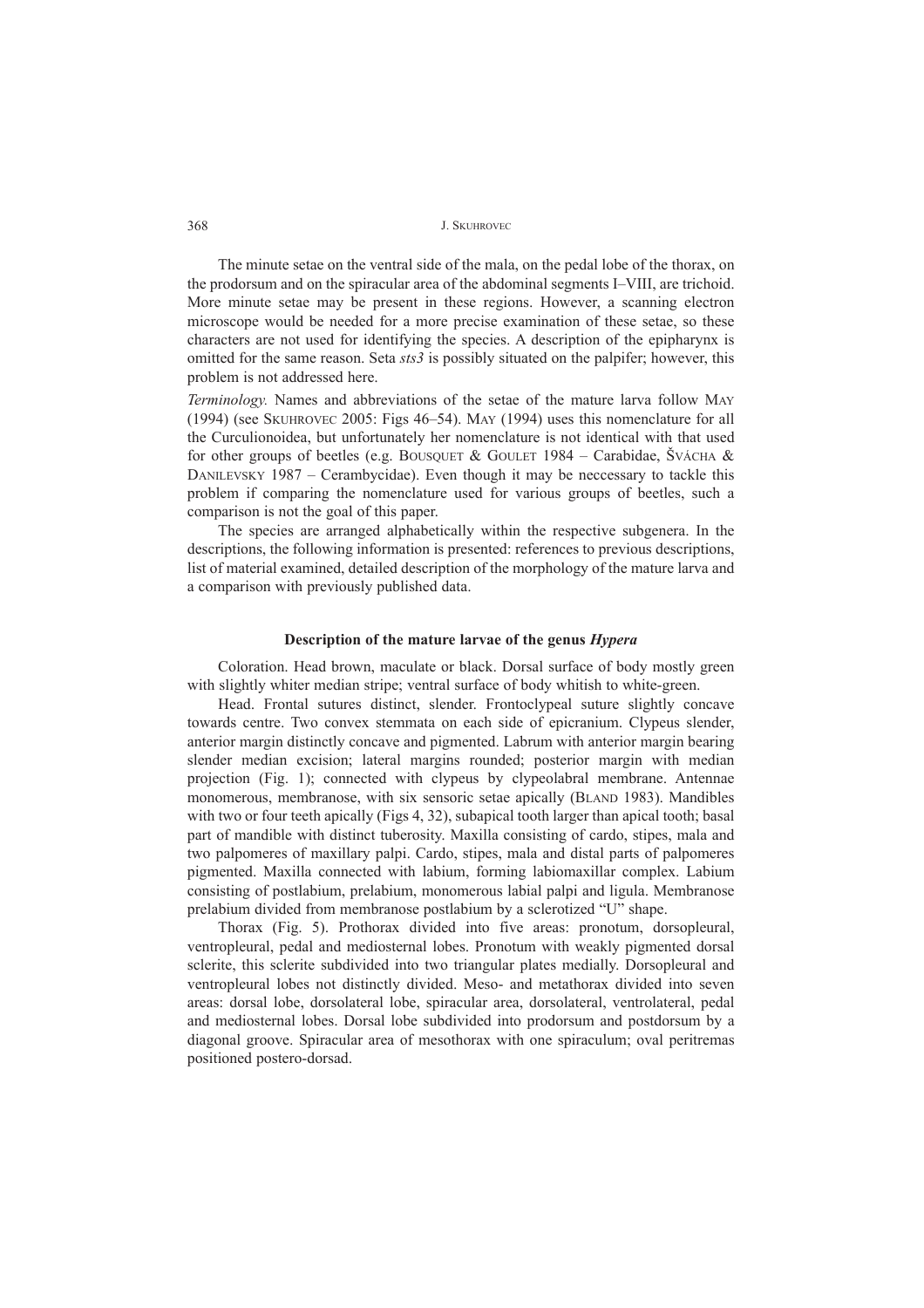Abdomen (Figs 6, 7). Includes ten distinct segments. Abdominal segments I-VIII divided into six areas: dorsal lobes, spiracular areas, dorsopleural, ventropleural, laterosternal and mediosternal lobes. Dorsal lobes on abdominal segments I-VII subdivided by two diagonal grooves into prodorsum, dorsum and postdorsum. Dorsum very gracile, without setae. Dorsal lobe on abdominal segment VIII subdivided by only one diagonal groove into prodorsum and postdorsum. Spiracula on abdominal segments I-VIII situated above dorsopleural lobes; with oval peritrema positioned posteriad. Abdominal segment IX divided into three areas: dorsal, pleural and sternal lobes. Abdominal segment X reduced, without setae.

Chaetotaxy. Head. Dorsum of epicranium with five setae (*des1-5*); *des1*, *des3* and *des5* positioned along frontal suture; *des2* and *des4* on lateral margin of head, setae of latter shorter than *des1, des3* and *des5* (Fig. 1). Both lateral setae (*les1-2*) of epicranium long, located under stemmata. Ventral setae (*ves1-2*) short, located on anterior part on ventrum of epicranium. Frons with four setae ( $fs1-5$ ,  $fs2$  missing);  $fs4$  and  $fs5$  located on anterior part, *fs5* the longest, *fs1* and *fs3* the shortest (Fig. 1). Clypeus with two setae on lateral margins (*cls1*-2), labrum with three setae (*lrms1*-3) (both Fig. 1). Mandible with two short setae (*mds1-2*) on lateral margin (Fig. 4). Stipes with two long setae and one short (*sts1*-3) (Fig. 2), sometimes present minute *sts4* (Fig. 2). Mala with six or seven stout setae (*dms1*–6(7)) on dorsal side (Fig. 3) and five minute setae (*vms1*–5) on ventral side. Maxillary palpi with one minute seta (*mxps*). Postlabium with three pairs (*plbs1–3*) and prelabium with one pair of setae (*prms*). Ligula with two pairs of minute setae (*lig*) (all Fig. 2).

Thorax (Figs 5, 12, 33, 68). Bases of setae pigmented. *Prothorax*: pronotum with ten or eleven hairform or bacilliform setae  $(prnl-10(11))$ ; dorsal margin of triangular plate with three setae (*prn1–3*), anterior margin of sclerite with four setae (*prn4–7*), posterior margin of sclerite with three setae  $(prn8–10(11))$ . Ventropleural lobe with two hairform setae ( $vpls1-2$ ). Pedal lobe with four (from three to six) hairform setae ( $pda$ ); *pda1–2* long, *pda2* about  $0.75 \times$  *pda1*; remaining setae minute. Mediosternal lobe with one very short or minute seta (*msts*). *Meso- and metathorax*: prodorsum with one seta ( $prs$ ), postdorsum with four setae ( $pds1-4$ ). Dorsolateral area with two setae ( $dls$ ), in spiracular area two or three setae (*ss*). Setae hairform to bacilliform. Dorsopleural lobe with one seta (*dpls*). Ventropleural lobe with 1 or 3 hairform setae (*vpls*), positioned above pedal lobe. Pedal lobe with four (from three to six) hairform setae (*pda*); *pda1-2* long,  $pda2$  about  $0.75 \times pda1$ ; remaining setae minute. Mediosternal lobe with one very short or minute seta (*msts*).

Abdomen. Bases of setae pigmented. *Abdominal segments I–VIII* (Figs 6, 13, 34): prodorsum with one or two setae  $(prsI-2)$ ,  $prs2$  minute; postdorsum with five setae (*pds1–5*). Spiracular seta (*sps1*) located postero-dorsally from spiraculum, minute sps2–3 located antero-dorsally from spiraculum. Dorsopleural lobe with two setae (*dpls1-2*). Setae hairform or bacilliform to clubform. Ventropleural lobe with one or two hairform setae, *vpls2* minute. Laterosternal lobe with one short hairform seta (*lsts*). Mediosternal lobe with one very short hairform seta (*msts*). *Abdominal segment IX* (Figs 7, 14): dorsum with four hairform or clubform setae  $(dsI-4)$ ;  $ds2-4$  positioned in a line, sometimes *ds3* anteriad of line joining *ds2* and *ds4*; *ds3* the longest. Pleural lobe with two or three hairform or bacilliform setae (*ps*). Sternal lobe with two hairform setae (*sts*).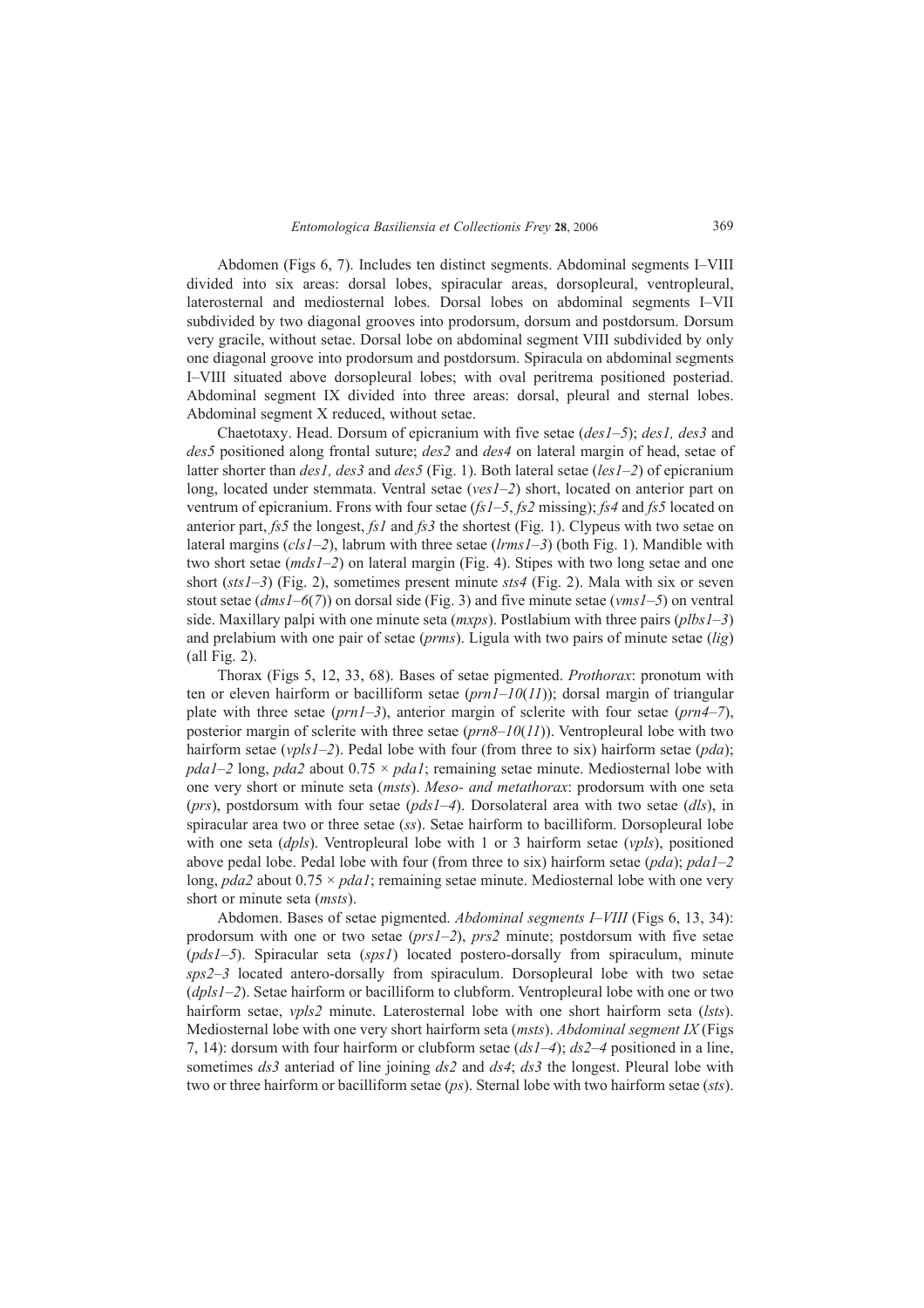#### **Subgenus** *Antidonus* **Bedel, 1886**

**Differential diagnosis.** Mandible with four teeth (× *Eririnomorphus*, *Dapalinus*, *Boreohypera* and *Hypera*) (Figs 4, 11, 18, 25). Bases of setae on thorax and abdomen not prominent and broad, but strongly pigmented ( $\times$  *Eririnomorphus*) (Figs 5–7, 12–14, 19–21, 26–28). Pronotum with ten setae  $(prnl-10)$  ( $\times$  *Eririnomorphus*) (Figs 5, 12, 19, 26). Meso- and metathorax with one *vpls* (× *Boreohypera*) (Figs 5, 12, 19, 26).

# **Descriptions of** *Antidonus* **species**

# *Hypera dauci* **(Olivier, 1807)**

DIECKMANN 1989: 99-100.

**Material.** (16 mature larvae), collected in the field: MAROCCO mer., Moyen Atlas, 20 km NE Ifrane, 1550 m. a.s.l., 3.i.2002, Ch. Bayer leg. (16) (on *Geranium* sp.).

**Description of mature larva.** Coloration. Head orange, posterior and lateral margins of epicranium dark brown. Dorsal surface of body pale green with yellow-white median stripe.

Head. Head width  $1.03 \text{ mm}$  (0.95–1.13 mm), head length 0.87 mm (0.80–0.93 mm) (Tab. 1). Frontal sutures distinct, slender, anteriorly more indistinct. Anterior margin of clypeus distinctly concave (Fig. 1) with weak pigmentation. Labrum dark brown; anterior margin with slender median excision, posterior margin with long and wide median projection (Fig. 1). Mandibles with four sharp teeth apically (Fig. 4), first tooth largest; basal part of mandible with distinct tuberosity.

Thorax. Spiracular area of mesothorax with one spiraculum; oval peritremas positioned dorsad.

Abdomen. Spiracula on abdominal segments I-VIII located above dorsopleural lobes; with oval peritrema positioned posterio-dorsad.

Chaetotaxy. Head. Setae hairform. *Des2* minutely shorter than *des4*; *des2* about 0.8 × *des1*, *des3* and *des5*, of approximately equal length (Fig. 1). Both *les* long, *les1* about  $0.7 \times \text{les2}$ . Both *ves* short. *Fs1*, *fs3* and *fs4* of approximately equal length, about 0.7  $\times$ *fs5* (Fig. 1). Both *cls* short,  $\lim_{s \to 3} 1 - 3$  short (Fig. 1). Both *mds* long (Fig. 4). *Sts1*-2 long, *sts3* short, *sts4* minute (Fig. 2). *Dms1ñ6* stout (Fig. 3), *vms1ñ5* minute. *Mxps* short. *Plbs2* long, *plbs1*, *3* short; *prms* short; both *lig* minute (Fig. 2).

Thorax (Fig. 5). Bases of setae strongly pigmented, setae unpigmented. Setae long, hairform. *Prothorax: prn1–10* long, of approximately equal length. *Vpls1–2* of approximately equal length. Pedal lobe with six (four to six) setae  $(pda)$ ;  $pda1-2$  long, *pda2* about 0.75 × *pda1*; remaining four (two to four) setae minute. *Msts* minute. *Mesoand metathorax: prs and pds1–4 long, of approximately equal length, pds4 slightly* shorter. Both *dls* short; *ss1*ñ*2* long as *dls*, *ss3* short. *Dpls* and *vpls* as long as *ss1*ñ*2*. Pedal lobe with six (four to six) setae (*pda*); *pda1*–2 long, *pda2* about  $0.75 \times$  *pda1*; remaining four (two to four) setae minute. *Msts* minute.

Abdomen. Bases of setae strongly pigmented, setae unpigmented. Setae long, hairform. *Abdominal segments I–VIII* (Fig. 6): *prs1* long, *prs2* minute. *Pds1*, *pds3* and *pds5* approximately in line, *pds2* positioned anteriad to *pds3* and *pds4* anteriad to *pds5*; *pds1*, *pds3* and *pds5* of approximately equal length, *pds2* and *pds4* slightly shorter.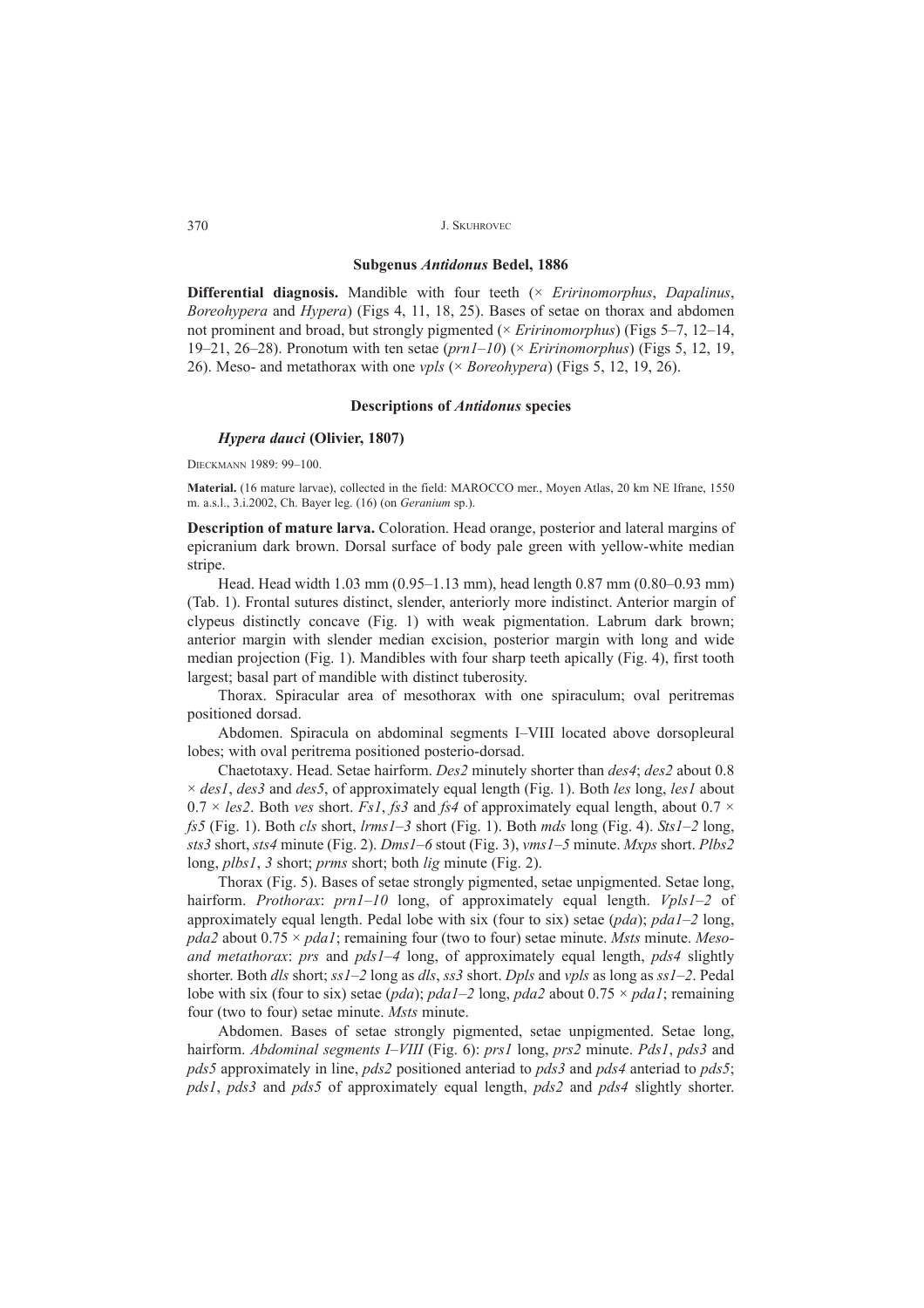*Sps1*ñ*2* shorter than *prs*, *sps3* minute. Both *dpls* of approximately equal length. *Vpls2* long, *vpls1* short. *Lsts* long, *msts* minute. *Abdominal segment VII*: *pds2* removed from *pds4* and *pds3* from *pds5*; *pds3* very long, remaining setae about 0.7 ×. *Abdominal segment VIII*: *pds2* more removed from *pds4* and *pds3* to *pds5*. *Pds3* approximately in line with *pds1* and *pds5*; *pds3* very long, remaining setae about 0.7 ×. *Abdominal segment IX* (Fig. 7):  $ds1-4$  hairform;  $ds2-4$  not in line,  $ds3$  anteriad of line joining  $ds2$ and  $ds4$ ;  $ds1$  the longest, remaining three setae of approximately equal length.  $Ps1-2$ about 0.5 × *ds1*, *ps3* short; both *sts* long as *ps2*.

**Differential diagnosis.** *Prs* and  $pdsI-5$  on abdominal segments I–VIII hairform ( $\times$  *H. lunata* and *H. zoila*) (Fig. 6). Meso- and metathorax with three *ss*;  $ssI-2$  long,  $ss3$ present, minute (× *H. lunata*, *H. vidua* and *H. zoila*) (Fig. 5). *Plbs1* short (× *H. lunata*, *H. vidua* and *H. zoila*) (Fig. 2).

**Remarks.** DIECKMANN (1989) recorded only coloration of the body and setae. His data agree with what is presented here.

# *Hypera lunata* **Wollaston, 1854**

**Material.** (24 mature larvae), collected in the field: GREECE mer., prov. Peloponnesse, Skala env. (Lakonia), 50 km SE of Sparti, 36 m. a.s.l., 5.iv.2005, J. Skuhrovec leg. (12); GREECE mer., prov. Peloponnesse, Kladas env. (Lakonia), 5 km NE of Sparti, 251 m. a.s.l., 8.iv.2005, J. Skuhrovec leg. (12) (all on *Geranium* sp.).

**Description of mature larva.** Coloration. Head orange, posterior and lateral margins of epicranium dark brown. Dorsal surface of body pale green with yellow-white median stripe and red/violet coloration along median stripe. Body strongly pigmented.

Head. Head width  $1.04 \text{ mm } (0.95-1.10 \text{ mm})$ , head length 0.89 mm (0.75–0.95 mm) (Tab. 1). Frontal sutures distinct, slender, anteriorly more indistinct. Anterior margin of clypeus markedly concave (Fig. 8) with weak pigmentation. Labrum dark brown; anterior margin with slender median excision, posterior margin with short and wide median projection (Fig. 8). Mandibles with four sharp teeth apically (Fig. 11), first tooth largest; basal part of mandible with distinct tuberosity.

Thorax. Spiracular area of mesothorax with one spiraculum; oval peritremas positioned posterio-dorsad.

Abdomen. Spiracula on abdominal segments I-VIII located above dorsopleural lobes; with oval peritrema positioned posterio-dorsad.

Chaetotaxy. Head. Setae hairform. *Des2* minutely shorter than *des4*; *des2* about 0.6 × *des1*, *des3* and *des5*, of approximately equal length (Fig. 8). Both *les* long, *les1* about  $0.7 \times \text{les2}$ . Both *ves* short. *Fs1*, *fs3* and *fs4* of approximately equal length, about  $0.7 \times$ *fs5* (Fig. 8). Both *cls* short,  $lrms1-3$  short (Fig. 8). Both *mds* long (Fig. 11). *Sts1*-2 long, *sts3* short, *sts4* minute (Fig. 9). *Dms1ñ6* stout (Fig. 10), *vms1ñ5* minute. *Mxps* very short. *Plbs1*–2 long, *plbs3* very short; *prms* long as *plbs3*; both *lig* minute (Fig. 9).

Thorax (Fig. 12). Bases of setae strongly pigmented, setae unpigmented. Setae bacilliform to hairform (*dpls*, *vpls*, *pda*, *msts*). *Prothorax: prn1*-7 long, of approximately equal length;  $prn8–10$  shorter than setae on anterior margin of sclerite. *Vpls2* about 0.7  $\times$  *vpls1*. Pedal lobe with four setae (*pda*); *pda1*–2 long, *pda2* about 0.75  $\times$  *pda1*; remaining two setae minute. *Msts* minute. *Meso- and metathorax: prs* and *pds1–4* long,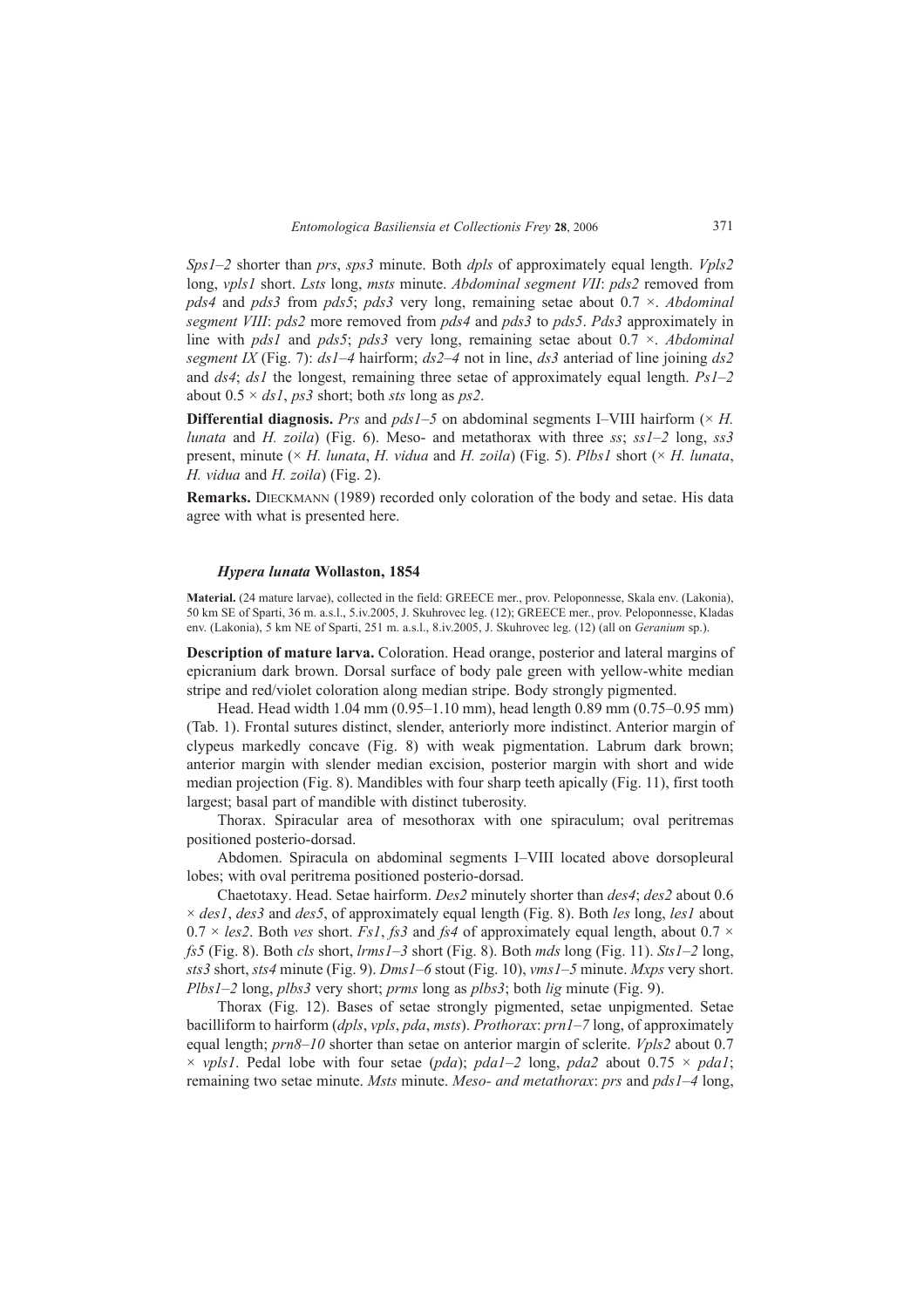of approximately equal length, *pds3* slightly longer. Both *dls* shorter than *prs*, setae *ss* long as *dls*. *Dpls* and *vpls* long as *prs*. Pedal lobe with four setae (*pda*); *pda1–2* long, *pda2* about 0.75 × *pda1*; remaining two setae minute. *Msts* very short.

Abdomen. Bases of setae strongly pigmented, setae unpigmented. Setae bacilliform to hairform (*vpls*, *lsts*, *msts*). *Abdominal segments I–VIII* (Fig. 13): *pds1*, *pds3*, *pds4* and *pds5* approximately in line, *pds2* positioned anteriad to *pds3*; *pds1*, *pds3* and *pds5* of approximately equal length, *pds2* and *pds4* slightly shorter. *Sps* shorter than *prs*. Both *dpls* of approximately equal length. *Vpls2* long, *vpls1* short. *Lsts* long, *msts* minute. *Abdominal segment VII*: *pds3* very long, remaining setae about 0.7 ×. *Abdominal segment VIII*: *pds2* and *pds4* positioned more forward of line joining *pds1* and *pds5* than on abdominal segments IñVII, *pds2* positioned more anteriad than *pds4*; *pds1, pds3* and *pds5* approximately in line; *pds3* very long, remaining setae about 0.7 ×. *Dpls1* about 0.5  $\times$  *dpls2. Abdominal segment IX* (Fig. 14): *ds1–4* bacilliform; *ds2–4* not in line, *ds3* anteriad of line joining *ds2* and *ds4*; *ds3* the longest, remaining three setae of approximately equal length. Both *ps* long; *sts1* long, *sts2* short.

**Differential diagnosis.** *Prs* and *pds1*–5 on abdominal segments I–VIII bacilliform or clubform ( $\times$  *H. dauci* and *H. vidua*) (Fig. 13). Thoracic and abdominal setae long ( $\times$  *H. zoila*) (Figs 12, 13). *Dpls* on meso- and metathorax hairform (× *H. zoila*) (Fig. 12). *Prms* very short (× *H. vidua* and *H. zoila*) (Fig. 9).

# *Hypera vidua* **GenÈ, 1837**

STREJČEK & DIECKMANN 1987: Figs 1-4; DIECKMANN 1989: 99.

**Material.** (4 mature larvae), collected in the field: CZ-Bohemia bor. (5450), Ústí nad Labem env., Dubice (Doerellova vyhlÌdka (viewpoint)), 30.v.2002 (2), 31.v.2003 (2) J. Skuhrovec leg. (all on *Geranium sanguineum* L.).

**Description of mature larva.** Coloration. Head orange, posterior and lateral margins of epicranium dark brown. Dorsal surface of body olivaceous with yellow-white median stripe. Lobes on thoracic and abdominal segments distinct.

Head. Head width  $0.95$  mm  $(0.70-1.36$  mm), head length 0.78 mm  $(0.54-1.10$  mm) (Tab. 1). Frontal sutures distinct, slender, anteriorly more indistinct. Anterior margin of clypeus distinctly concave (Fig. 15) with weak pigmentation. Labrum dark brown; anterior margin with slender median excision, posterior margin with short and wide median projection (Fig. 15). Mandibles with four sharp teeth apically (Fig. 18), second tooth largest; basal part of mandible with distinct tuberosity.

Thorax. Spiracular area of mesothorax with one spiraculum; oval peritremas positioned dorsad.

Abdomen. Spiracula on abdominal segments I-VIII located above dorsopleural lobes; with oval peritrema positioned posteriad.

Chaetotaxy. Head. Setae hairform. *Des2* minutely shorter than *des4* short; *des1*, *des4* and *des5* of approximately equal length; *des3* about 1.3 × as long as previous three setae (Fig. 15). Both *les* long, *les1* about 0.7 × *les2*. Both *ves* short. *Fs1* and *fs3* the shortest, about  $0.75 \times f\mathfrak{s}4$ ;  $f\mathfrak{s}4$  about  $0.5 \times f\mathfrak{s}5$  (Fig. 15). Both *cls* long, *lrms l*-3 short (Fig. 15). Both *mds* long (Fig. 18). *Sts1ñ3* long (Fig. 16). *Dms1ñ7* stout (Fig. 17), *vms1ñ5*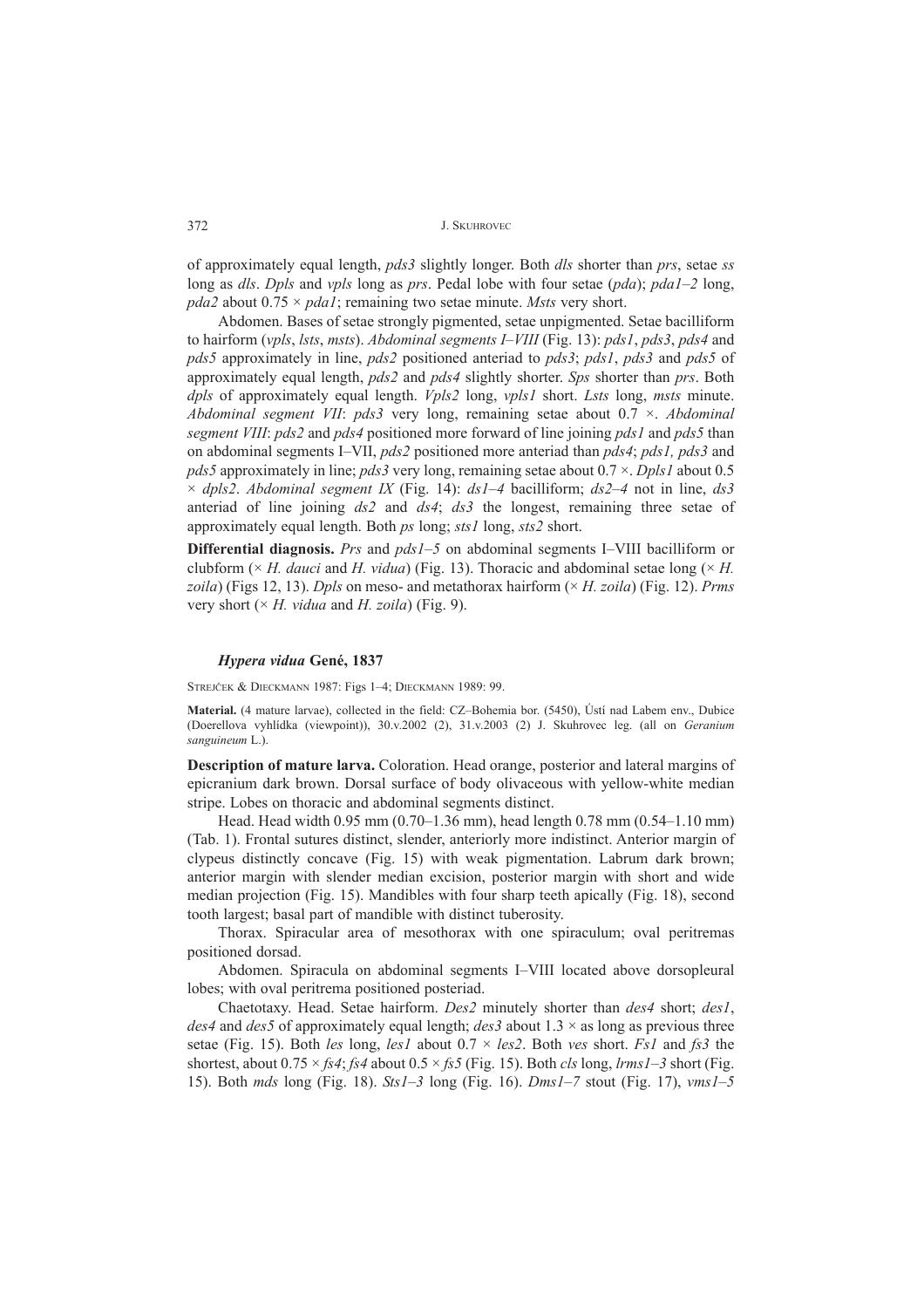minute. *Mxps* very short. *Plbs1*–2 long, *plbs3* short; *prms* long as *plbs2*; both *lig* minute (Fig. 16).

Thorax (Fig. 19). Bases of setae strongly pigmented, setae unpigmented. Setae long, hairform. *Prothorax: prn1* and *prn3* of approximately equal length; *prn4*-7 long, of approximately equal length;  $prn8–10$  shorter than setae on anterior margin of sclerite. *Vpls2* about  $0.7 \times vps1$ . Pedal lobe with five (four to six) setae (*pda*); *pda1*-2 long, *pda2* about 0.75 × *pda1*; remaining three (two to four) setae minute. *Msts* minute. *Meso- and metathorax: prs and pds1–4 long, of approximately equal length, <i>pds3* slightly longer. Both *dls* as long as *prs*, setae *ss* short. *Dpls* and *vpls* long. Pedal lobe with five (four to six) setae (*pda*); *pda1*-2 long, *pda2* about  $0.75 \times$  *pda1*; remaining three (two to four) setae minute. *Msts* very short.

Abdomen. Bases of setae strongly pigmented, setae unpigmented. Setae long, hairform. *Abdominal segments I–VIII* (Fig. 20): *pds1–5* approximately in line, *pds2* and *pds4* positioned slightly anteriad, *pds3* slightly posteriad; *pds1*, *pds3* and *pds5* of approximately equal length, *pds3* slightly longer; *pds2* and *pds4* about 0.7 ×. *Sps* shorter than *prs*. Both *dpls* of approximately equal length. *Vpls2* long, *vpls1* minute. *Lsts* long, *msts* minute. *Abdominal segment VII*: *pds3* very long, remaining setae about 0.7 ×. *Abdominal segment VIII*: *pds2* and *pds4* positioned more anteriad of line joining *pds1* and *pds5* than on abdominal segments I–VII, *pds4* positioned more anteriad than *pds2*; *pds1, pds3* and *pds5* approximately in line; *pds3* very long, remaining setae about 0.7 ×. *Dpls1* about  $0.5 \times d$ *pls2. Abdominal segment IX* (Fig. 21):  $ds$ *1-4* hairform;  $ds$ 2-4 not in line, *ds3* forward of line joining *ds2* and *ds4*; *ds3* the longest, remaining three setae of approximately equal length. Both *ps* long; *sts1* very long, *sts2* short.

**Differential diagnosis.** *Prs* and  $pdsI-5$  on abdominal segments I–VIII hairform ( $\times$  *H*. *lunata* and *H. zoila*) (Fig. 20). Meso- and metathorax with two *ss*; *ss1*-2 long, *ss3* absent (× *H. dauci* and *H. zoila*) (Fig. 19). *Plbs1* long (× *H. dauci*) (Fig. 16).

**Remarks.** DIECKMANN (1989) mentioned only the coloration of the body and setae; his data agree with what is presented here. STREJČEK & DIECKMANN (1987) gave a larval figure and mentioned that the mandibles have only two teeth. This does not agree with the data presented here. All specimens examined have four teeth on mandibles. Before pupation, wear could well occur to larval teeth, eventually leaving a depleted number.

# *Hypera zoila* **(Scopoli, 1763)**

TITUS 1911: 403; ANDERSON 1948: 27-29, Figs 7, 9, 22; PETERSON 1951: 124, Figs C20 C, C21 D-F; MILLER 1956: 572-573; SCHERF 1964: 179-180, Fig. 335; DIECKMANN 1989: 99; STEHR 1992: Figs 34 863 a-d; MAY 1993: 65, Figs 581-590.

Material. (2 mature larvae), collected in the field: CZ-Bohemia bor. (5450), Ústí nad Labem env., Malé Žernoseky, 26.v.2001, J. Skuhrovec leg. (1) (on *Medicago sativa* L.); CZ-Bohemia bor.-occ. (5548), Louny env., vrch Milá, 30.iv.2000, J. Skuhrovec leg. (1) (on *Trifolium pratense* L.)

**Description of mature larva.** Coloration. Head pale brown maculate with dark spots close to stemmata. Dorsal surface of body pale yellow-green with white median stripe and red coloration along median stripe. Body strongly pigmented.

Head. Head width 1.27 mm (1.20–1.34 mm), head length 1.03 mm (1.00–1.06 mm) (Tab. 1). Frontal sutures distinct, slender, anteriorly more indistinct. Anterior margin of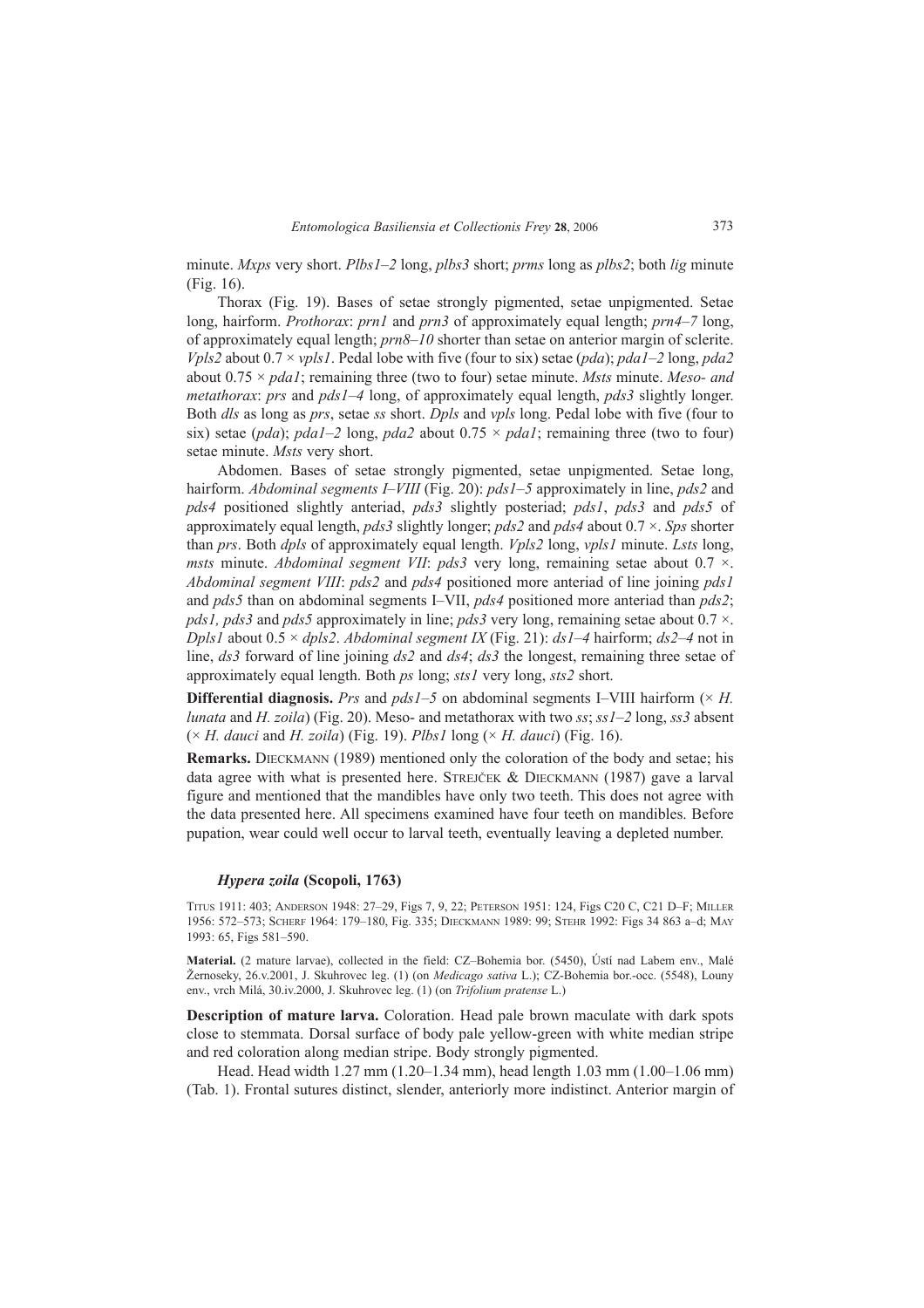clypeus weakly concave (Fig. 22) with weak pigmentation. Labrum dark brown; anterior margin with deep median excision, posterior margin with short and wide median projection (Fig. 22). Mandibles with four apically rounded teeth (Fig. 25), third tooth largest; first two slightly smaller.

Thorax. Spiracular area of mesothorax with one spiraculum; oval peritremas positioned dorsad.

Abdomen. Spiracula on abdominal segments I-VIII located above dorsopleural lobes; with oval peritrema positioned posteriad.

Chaetotaxy. Head. Setae hairform. *Des2* short, about 0.6 × *des4*; *des4* about 0.5 × remaining three setae (*des1, des3, des5*) (Fig. 22). Both *les* long, *les1* about 0.7 × *les2*. Both *ves* short. *Fs1* and *fs3* the shortest, about  $0.7 \times$  *fs4*; *fs4* about  $0.5 \times$  *fs5* (Fig. 22). Both *cls* long, *lrms1ñ3* long (Fig. 22). Both *mds* short (Fig. 25). *Sts1ñ3* long (Fig. 23). *Dms1*<sup> $-7$ </sup> stout (Fig. 24), *vms1* $-5$  minute. *Mxps* short. *Plbs1* $-2$  long, *plbs3* short; *prms* long as *plbs2*; both *lig* minute (Fig. 23).

Thorax (Fig. 26). Bases of setae strongly pigmented, setae unpigmented. Setae short, bacilliform to hairform (*prn*, *vpls*, *pda*, *msts*). *Prothorax*: *prn2*, *6* long; remaining setae short, of approximately equal length. *Vpls1* about 0.7 × *vpls2*. Pedal lobe with four (three to five) setae (*pda*); *pda1*-2 long, *pda2* about  $0.75 \times$  *pda1*; remaining two (one to three) setae minute. *Msts* minute. *Meso- and metathorax*: *prs* and *pds1-4* of approximately equal length, *pds3* slightly longer than remaining setae. Both *dls* and both *ss* of approximately equal length as *prs*, *dpls* and *vpls* long. Pedal lobe with four (three to five) setae ( $pda$ );  $pda1-2$  long,  $pda2$  about  $0.75 \times pda1$ ; remaining two (one to three) setae minute. *Msts* minute.

Abdomen. Bases of setae strongly pigmented, setae unpigmented. Setae short, clubform to bacilliform or hairform (*vpls*, *lsts*, *msts*). *Abdominal segments I-VIII* (Fig. 27): *pds1*ñ*5* approximately in line, *pds2* and *pds4* positioned slightly anteriad, *pds3* slightly posteriad; *pds3* the longest, remaining setae about 0.8 ×. *Sps* shorter than *prs*. Both *dpls* of approximately equal length. *Vpls2* long, *vpls1* minute. *Lsts* short, *msts* minute. *Abdominal segment VII*: *pds3* very long, remaining setae about 0.5 ×. *Abdominal segment VIII*: *pds2* and *pds4* positioned more anteriad of line joining *pds1* and *pds5* than on abdominal segments I–VII, *pds4* positioned more anteriad than *pds2*; *pds1*, *pds3* and *pds5* approximately in line; *pds3* very long, remaining setae about 0.3 ×. *Abdominal segment IX* (Fig. 28):  $dsI-4$  bacilliform;  $ds2-4$  in line;  $ds3$  the longest, remaining three setae of approximately equal length. Both *ps* bacilliform, short. Both *sts* hairform; *sts1* very short, *sts2* minute.

**Differential diagnosis.** *Prs* and  $pdsI-5$  on abdominal segments I-VIII bacilliform or clubform (× *H. dauci* and *H. vidua*) (Fig. 27). Thoracic and abdominal setae very short (× *H. dauci*, *H. lunata* and *H. vidua*) (Figs 26, 27). *Dpls* on meso- and metathorax bacilliform (× *H. dauci*, *H. lunata* and *H. vidua*) (Fig. 26). *Prms* long (× *H. lunata*) (Fig. 23).

**Remarks.** Head width recorded in the literature (L4: 1.14–1.25 mm; ANDERSON 1948, PETERSON 1951, SCHERF 1964, MAY 1993) agrees with measurements presented in this paper (Tab. 1). Body length presented in the literature  $(L4: 8-15 \text{ mm};$  TITUS 1911, MILLER 1956, SCHERF 1964, STEHR 1992) is identical with data presented here. SCHERF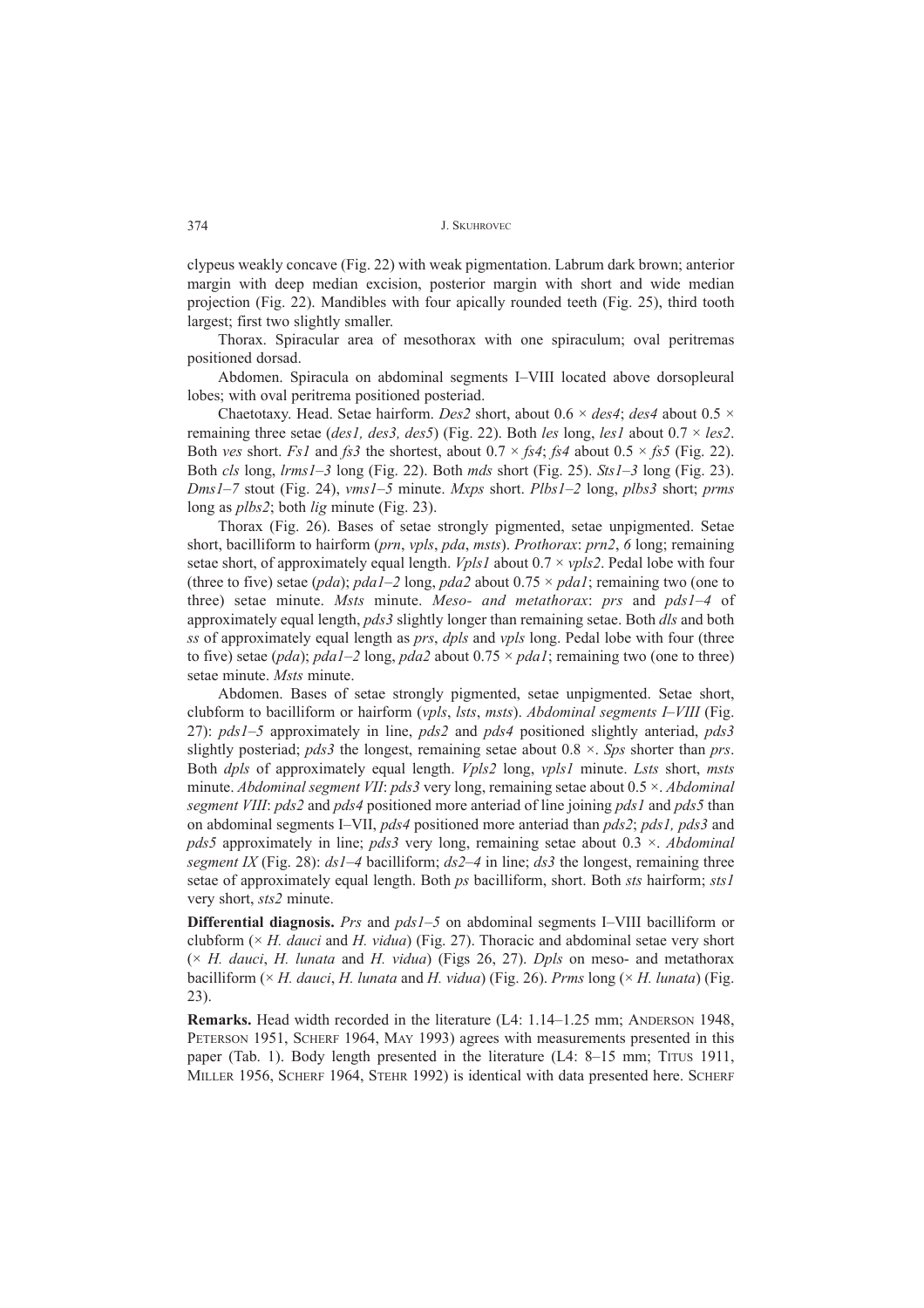(1964) incorrectly records the dorsum of epicarnium with three setae (*des1*, *des3*, *des4*) and frons with two setae (*fs1*, *fs2*). MAY (1993) incorrectly records that *fs3* is absent. STEHR (1992) emphasized that larva has four teeth on mandible and not just the two occurring in other *Hypera* larvae.

# **Subgenus** *Eririnomorphus* **Capiomont, 1868**

**Differential diagnosis.** Mandible with two teeth (× *Antidonus*) (Figs 32, 39). Bases of setae on thorax and abdomen prominent and broad, and strongly pigmented  $(\times$ *Antidonus, Dapalinus, Boreohypera* and *Hypera*) (Figs 33–35, 40–42). Pronotum with eleven setae (*prn1–11*) (× *Antidonus*, *Dapalinus*, *Boreohypera* and *Hypera*) (Figs 33, 40). Meso- and metathorax with one *vpls* (× *Boreohypera*) (Figs 33, 40).

# **Descriptions of** *Eririnomorphus* **species**

# *Hypera arundinis* **(Paykull, 1792)**

ROSENHAUER 1882: 137-138; ANDERSON 1948: 27-29, Fig. 5; ZASLAVSKIJ 1959: 215-218, Figs 7 A, B; DIECKMANN 1989: 100.

Material. (11 mature larvae), collected in the field: POLAND centr., Bydgoszcz, Osowiec-Twierdza, 24.vii.1996, M. Wanat leg. (11) (on *Sium latifolium* L.).

**Description of mature larva.** Coloration. Head orange, posterior and lateral margins of epicranium dark. Dorsal and ventral side of body yellow-green to grey-green. Body strongly pigmented. Lobes on thoracic and abdominal segments distinct.

Head. Head width  $0.97$  mm ( $0.92-1.00$  mm), head length 0.80 mm (0.78–0.84 mm) (Tab. 1). Frontal sutures distinct, slender, anteriorly more indistinct. Anterior margin of clypeus markedly concave (Fig. 29) with weak pigmentation. Labrum black; anterior margin with slender median excision, posterior margin with short and wide median projection (Fig. 29). Mandibles with two sharp teeth apically (Fig. 32).

Thorax. Spiracular area of mesothorax with one spiraculum; oval peritremas positioned posterio-dorsad.

Abdomen. Spiracula on abdominal segments I-VIII located above dorsopleural lobes; with oval peritrema positioned posteriad. Around spiracula with distinct tuberosity.

Chaetotaxy. Head. Setae hairform. *Des1ñ5* broken and not examined (Fig. 29). Both *les* long, of approximately equal length. Both *ves* short. *Fs1*–5 broken and not examined (Fig. 29). Both *cls* long,  $lrms1–3$  long (Fig. 29). Both *mds* short (Fig. 32). *Sts1–2* long, *sts3* short (Fig. 30). *Dms1*–6 stout (Fig. 31), *vms1*–5 minute. *Mxps* very short. *Plbs1–2* long, *plbs3* short; *prms* longer than *plbs3*; both *lig* very short (Fig. 30).

Thorax (Fig. 33). Bases of setae prominent and broad with tuberosity, strongly pigmented. Setae unpigmented, short, hairform. *Prothorax*: *prn2*, *4*, *5* and *7* long; *prn6* minute;  $prn8–11$  shorter than setae on anterior margin of sclerite. *Vpls2* about 0.5  $\times$ *vpls1*. Pedal lobe with five (four to six) setae (*pda*); *pda1*-2 long, *pda2* about 0.75  $\times$ *pda1*; remaining three (two to four) setae minute. *Msts* minute. *Meso- and metathorax*: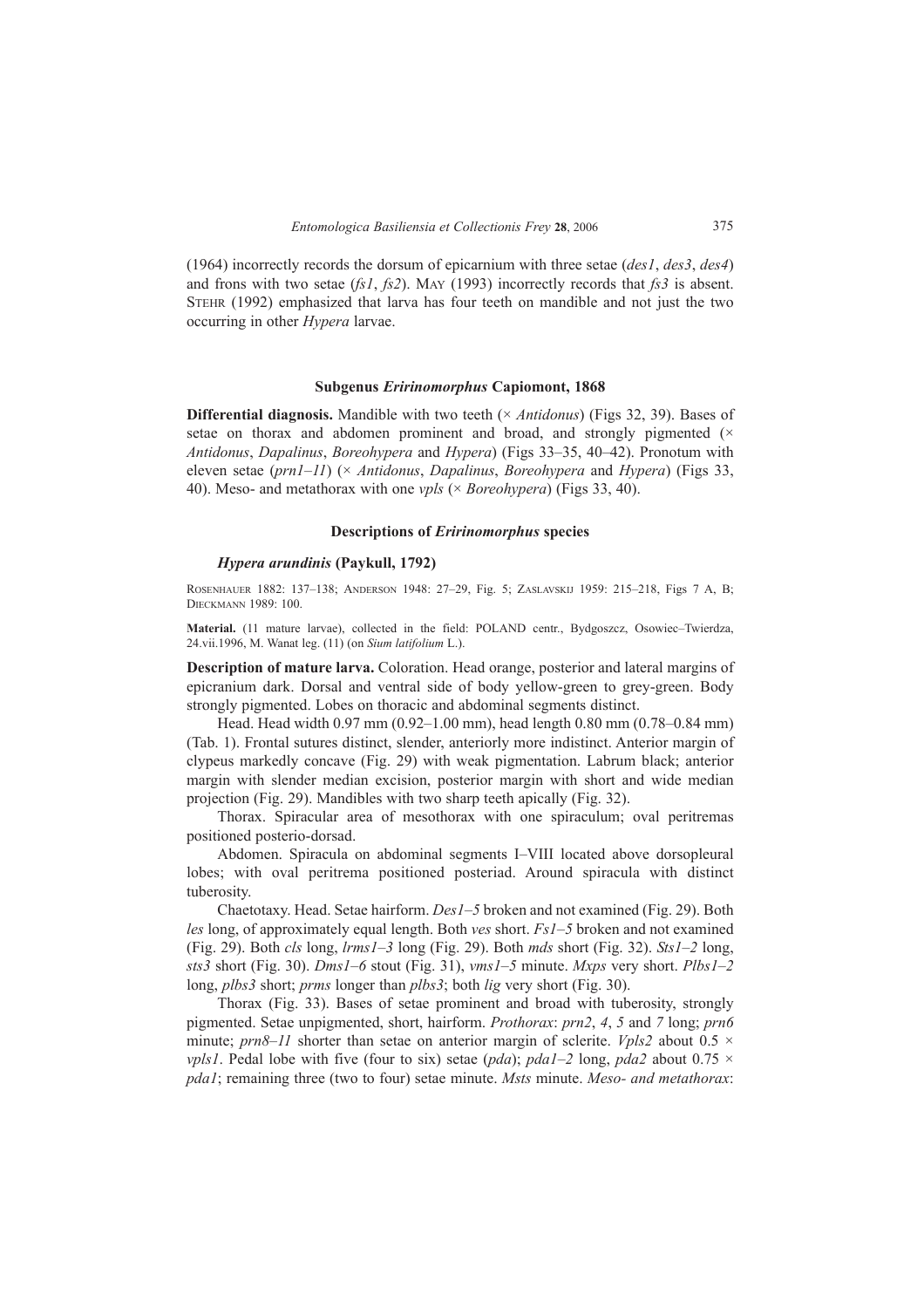*prs* and *pds1–4* of approximately equal length. Both *dls* short, *ss1–3* short, *ss4* minute, *dpls* and *vpls* long. Pedal lobe with five (four to six) setae (*pda*); *pda1-2* long, *pda2* about  $0.75 \times pdal$ ; remaining three (two to four) setae minute. *Msts* minute.

Abdomen. Bases of setae prominent and broad with tuberosity, strongly pigmented. Setae unpigmented, short, hairform. *Abdominal segments I–VIII* (Fig. 34): *pds1–5* in line and of approximately equal length. *Sps1* long as *prs1*; *prs2* and *sps2*–3 minute. Both *dpls* of approximately equal length. *Vpls2* long, *vpls1* minute. *Lsts* very short, *msts* minute. *Abdominal segment VII*: *pds2* and *pds4* positioned slightly anteriad, *pds3* slightly posteriad; *pds3* the longest, remaining setae about 0.5 × *pds3*. *Abdominal segment VIII*: *pds2* and *pds4* positioned more anteriad of line joining *pds1* and *pds5* than on abdominal segments IñVII, *pds4* positioned more anteriad than *pds2*; *pds1, pds3* and *pds5* approximately in line; *pds3* very long, remaining setae of approximately equal length. *Dpls1* slightly shorter than  $dpls2$ . *Abdominal segment IX* (Fig. 35):  $ds1-4$  hairform; *ds2–4* in line; *ds3* the longest, remaining three setae of approximately equal length. Both *ps* long; *sts1* very short, *sts2* minute.

**Differential diagnosis.** Thoracic and abdominal setae short  $(\times H.$  *rumicis*) (Figs 33–35). Meso- and metathorax with three short setae ( $ssI-3$ ) ( $\times$  *H. rumicis*) (Fig 33). Dorsal and ventral side of body yellow-green to grey-green (× *H. rumicis*).

**Remarks.** Head width recorded in the literature (L4: 0.84–1.00 mm; ANDERSON 1948, ZASLAVSKIJ 1959) agrees with measurements presented in this paper (Tab. 1). DIECKMANN (1989) recorded only coloration of the body and setae; his data agree with what is presented here.

# *Hypera rumicis* **(LinnÈ, 1758)**

GOUREAU 1844: 49-59; ANDERSON 1948: 29, 31, Figs 4, 6, 15; ZASLAVSKIJ 1959: 215-218, Fig. 6 V, G; SCHERF 1964: 176-177, Figs 324-329; DIECKMANN 1989: 100.

Material. (2 mature larvae), collected in the field: CZ-Bohemia centr. (5952); Praha - Chodov (meadow near Milíčovský les Forest), 20.vi.2004 (2), J. Skuhrovec leg. (all on *Rumex hydrolapathum* Huds.).

**Description of mature larva.** Coloration. Head black. Dorsal surface of body dark brown with median pale brown stripe. Ventral side of thorax dark brown, ventral side of abdomen yellow. Body strongly pigmented superficially. Lobes on thoracic and abdominal segments distinct.

Head. Head width 0.84 mm (0.80–0.88 mm), head length 0.73 mm (0.70–0.75 mm) (Tab. 1). Frontal sutures distinct, slender. Anterior margin of clypeus distinctly concave (Fig. 36) with strong pigmentation. Labrum black; anterior margin with deep median excision, posterior margin with short and wide median projection (Fig. 36). Mandibles with two sharp teeth apically (Fig. 39).

Thorax. Spiracular area of mesothorax with one spiraculum; oval peritremas positioned dorsad.

Abdomen. Spiracula on abdominal segments I-VIII located above dorsopleural lobes; with oval peritrema positioned posterio-dorsad.

Chaetotaxy. Head. Setae hairform. *Des4* the shortest, *des4* about 0.6 × *des2*, *des2* about 0.4 × *des1*, *des3* and *des5* (Fig. 36). Both *les* long, of approximately equal length.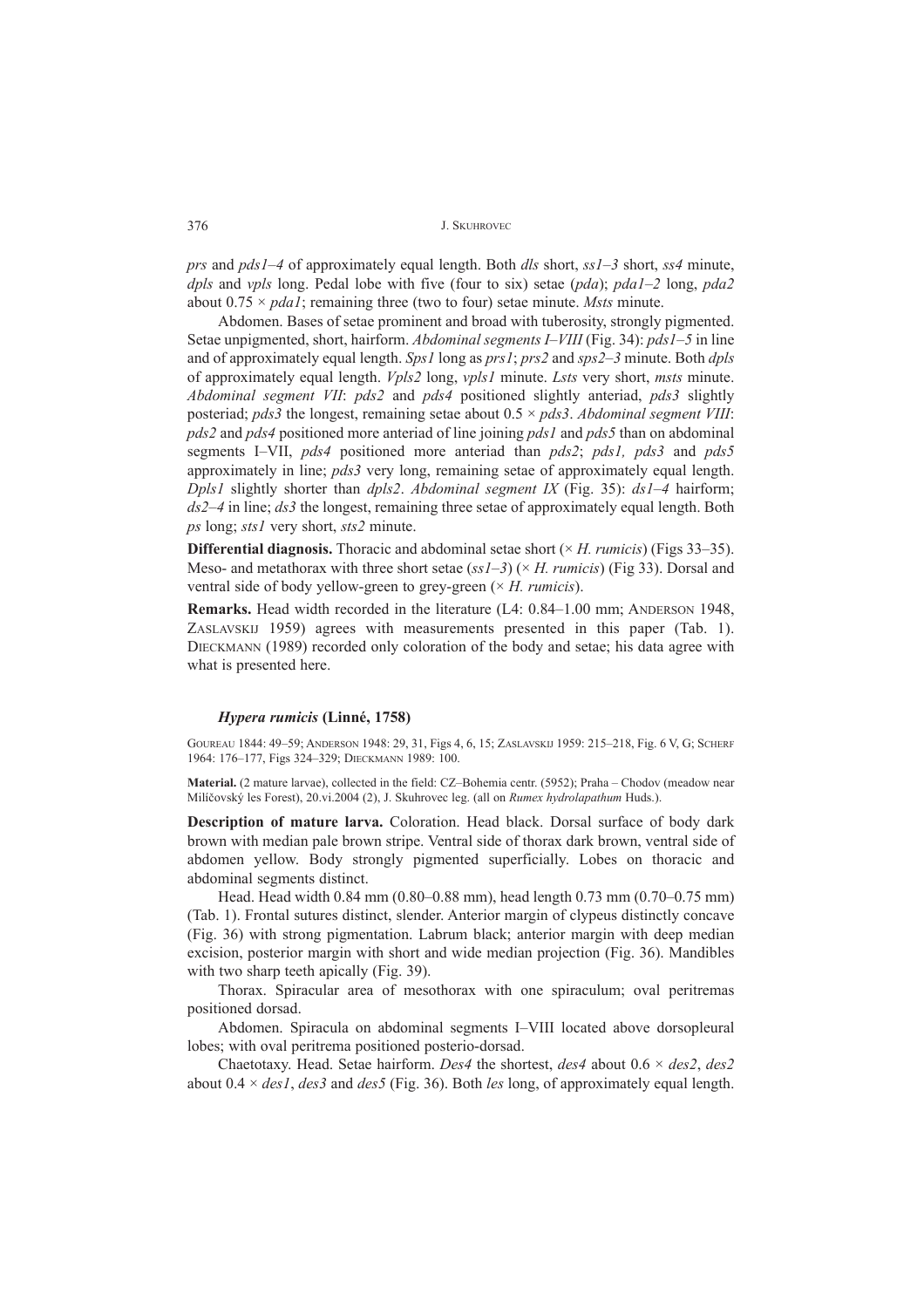Both *ves* short. *Fs1* the shortest, about  $0.5 \times f_s3$ ; *fs3* about  $0.5 \times f_s4$ ; *fs4* about  $0.6 \times f_s5$ (Fig. 36). Both  $cls$  short,  $lrms1–3$  short (Fig. 36). Both  $mds$  very short (Fig. 39).  $Sts1–2$ long, *sts3* short (Fig. 37). *Dms1*-6 stout (Fig. 38), *vms1*-5 minute. *Mxps* very short. *Plbs2* long, *plbs1*, *3* short; *prms* long as *plbs3*; both *lig* minute (Fig. 37).

Thorax (Fig. 40). Bases of setae prominent and broad with tuberosity, strongly pigmented. Setae unpigmented, long, hairform. *Prothorax*: *prn2*, *4*ñ*7*, *11* long; *prn1,8* short. Both *vpls* short, of approximately equal length. Pedal lobe with five (three to five) setae (*pda*); *pda1*-2 long, *pda2* about  $0.75 \times$  *pda1*; remaining three (one to three) setae minute. *Msts* minute. *Meso- and metathorax*: *prs* and *pds1–4* of approximately equal length. Both *dls* long, both *ss* long, *dpls* and *vpls* long. Pedal lobe with five (three to five) setae (*pda*); *pda1*–2 long, *pda2* about  $0.75 \times$  *pda1*; remaining three (one to three) setae minute. *Msts* minute.

Abdomen. Bases of setae prominent and broad with tuberosity, strongly pigmented. Setae unpigmented, long, hairform. *Abdominal segments I-VIII* (Fig. 41): *pds1-5* approximately in line, *pds2* and *pds4* positioned slightly anteriad, *pds3* slightly posteriad; *pds2* and *pds4* the shortest, remaining setae of approximately equal length. *Sps* long as *prs*. Both *dpls* of approximately equal length. *Vpls2* long, *vpls1* minute. *Lsts* short, *msts* minute. *Abdominal segment VII*: *pds2* and *pds4* positioned slightly anteriad, *pds3* slightly posteriad. *Abdominal segment VIII*: *pds2* and *pds4* positioned more anteriad of line joining *pds1* and *pds5* than on abdominal segments I-VII, *pds4* positioned more anteriad than *pds2*; *pds1, pds3* and *pds5* approximately in line; *pds3* very long, remaining setae of approximately equal length. *Dpls1* slightly shorter than *dpls2. Abdominal segment IX* (Fig. 42):  $dsI-4$  hairform;  $ds2-4$  in line;  $ds3$  the longest, remaining three setae of approximately equal length. *Ps1* long, *ps2* very short; *sts1* very short, *sts2* minute.

**Differential diagnosis.** Thoracic and abdominal setae long (× *H. arundinis*) (Figs 40–42). Meso- and metathorax with two long setae  $(ssl-2)$  ( $\times$  *H. arundinis*) (Fig 40). Dorsal surface of body dark brown with median pale brown stripe; ventral surface of thorax dark brown, ventral surface of abdomen yellow (× *H. arundinis*).

**Remarks.** Head width recorded in the literature (L4: 0.80–0.85 mm; ANDERSON 1948, ZASLAVSKIJ 1959) agrees with measurements presented in this paper (Tab. 1). SCHERF (1964) presented a detailed description of the immature stages with clear and accessible drawings. However, the head width he recorded is different from that presented here. DIECKMANN (1989) recorded only coloration of the body and setae; his data agree with what is presented here.

# **Subgenus** *Dapalinus* **Capiomont, 1868**

**Differential diagnosis.** Mandible with two teeth (× *Antidonus*) (Figs 46, 53, 60). Bases of setae on thorax and abdomen not prominent and broad, but strongly pigmented  $(\times Eririnomorphus)$  (Figs 47–49, 54–56, 61–63). Pronotum with ten setae ( $prn1-10$ ) (× *Eririnomorphus*) (Figs 47, 54, 61). Meso- and metathorax with one *vpls* (×*Boreohypera*) (Figs 47, 54, 61). Differences between subgenera *Dapalinus* and *Hypera* not observed.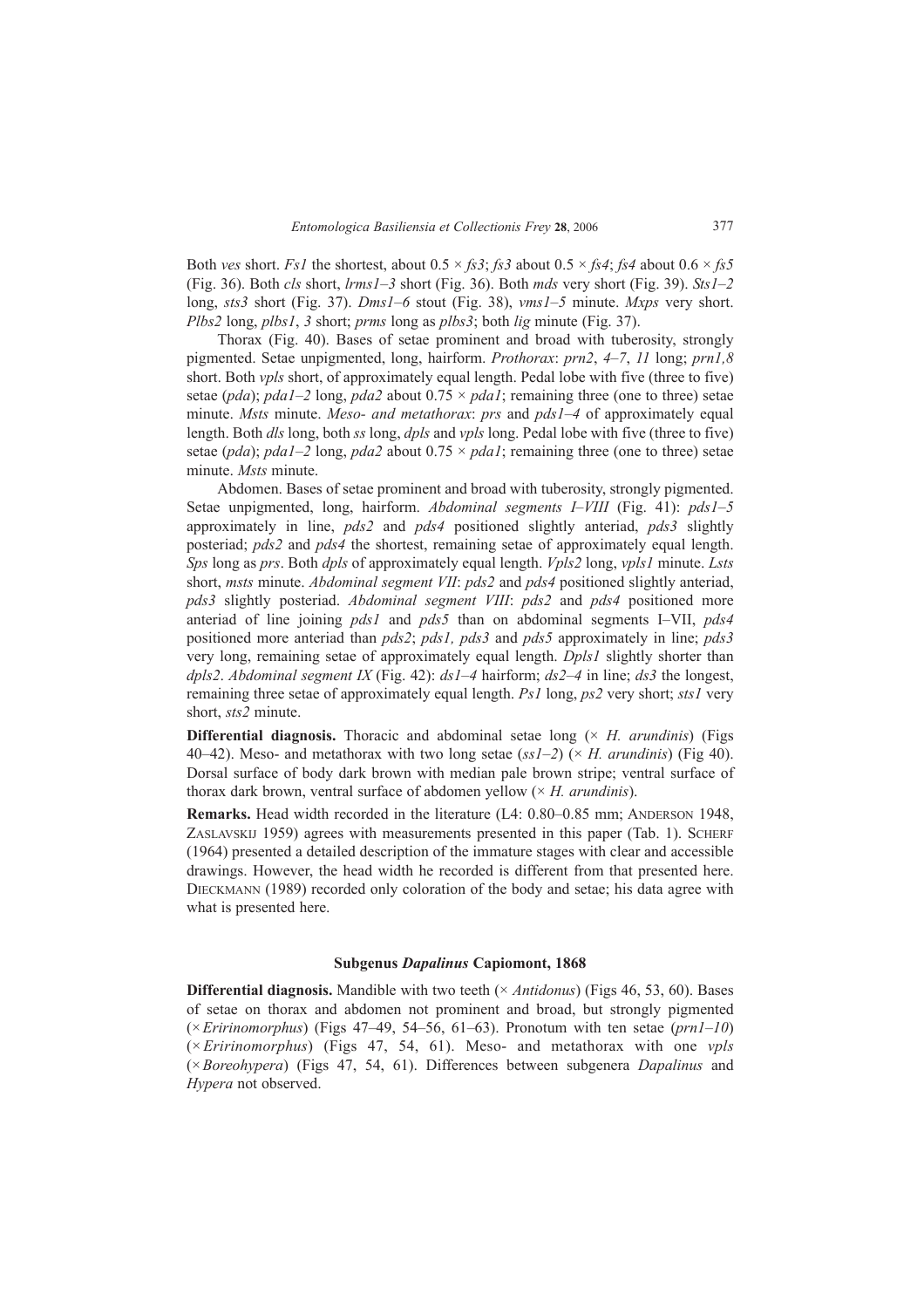# **Descriptions of** *Dapalinus* **species**

# *Hypera contaminata* **(Herbst, 1795)**

DIECKMANN 1989: 100.

Material. (23 mature larvae), collected in the field: CZ-Bohemia bor.-occ. (5548), Louny env., vrch Milá, 8.vi.2004, J. Skuhrovec leg. (23) (on *Lathyrus tuberosus* L.).

**Description of mature larva.** Coloration. Head orange, posterior and lateral margins of epicranium dark. Dorsal surface of body pale green to grey-green with white median stripe and short white stripes parallel with median stripe. Body strongly pigmented; granulation more apparent dorsally than ventrally. Lobes on thoracic and abdominal segments distinct.

Head. Head width 0.76 mm (0.70–0.83 mm), head length 0.63 mm (0.58–0.68 mm) (Tab. 1). Frontal sutures distinct, slender, anteriorly more indistinct. Anterior margin of clypeus distinctly concave (Fig. 43) with weak pigmentation. Labrum black; slender anterior margin with deep median excision, posterior margin with short and wide median projection (Fig. 43). Mandibles with two sharp teeth apically (Fig. 46).

Thorax. Spiracular area of mesothorax with one spiraculum; oval peritremas positioned posterio-dorsad.

Abdomen. Spiracula on abdominal segments I-VIII located above dorsopleural lobes; with oval peritrema positioned posterio-dorsad.

Chaetotaxy. Head. Setae hairform. *Des2* and *des4* short, about 0.3 × *des1* and *des3*, *des5* minutely shorter than *des1* and *des3* (Fig. 43). Both *les* long, of approximately equal length. Both *ves* short. *Fs1* the shortest, less than 0.5 × *fs3*and *fs4*, *fs4* minutely longer than  $fs3; fs4$  about  $0.6 \times fs5$  (Fig. 43). Both *cls* short, *lrms1*–3 short (Fig. 43). Both *mds* very short (Fig. 46). *Sts1* $-2$  long, *sts3* short (Fig. 44). *Dms1* $-6$  stout (Fig. 45), *vms1*–5 minute. *Mxps* short. *Plbs1*, 3 short, *plbs2* long; *prms* shorter than *plbs3*; both *lig* minute (Fig. 44).

Thorax (Fig. 47). Bases of setae strongly pigmented, setae unpigmented. Setae short, bacilliform to hairform (*prn1–8*, *dpls*, *vpls*, *pda*, *msts*). *Prothorax: prn1–7* of approximately equal length; *prn8* shortest, *prn9*-10 bacilliform. *Vpls2* about 0.4 × *vpls1*. Pedal lobe with four setae ( $pda$ );  $pda1-2$  long,  $pda2$  about  $0.75 \times pda1$ ; remaining two setae minute. *Msts* minute. *Meso- and metathorax*: *pds1-4* about 0.5 × *prs*, *pds3* on metathorax 2 × *prs*. Both *dls* short, both *ss* short, *dpls* and *vpls* long. Pedal lobe with four setae ( $pda$ );  $pda1-2$  long,  $pda2$  about  $0.75 \times pda1$ ; remaining two setae minute. *Msts* minute.

Abdomen. Bases of setae strongly pigmented, setae unpigmented. Setae short, bacilliform to hairform (*dpls*, *vpls*, *lsts*, *msts*). *Abdominal segments I-VIII* (Fig. 48): *pds1*ñ*5* approximately in line, *pds2* and *pds4* positioned slightly anteriad, *pds3* slightly posteriad; *pds2* and *pds4* the shortest, remaining setae of approximately equal length. *Sps1* long as *prs*, *sps2* minute. Both *dpls* of approximately equal length. *Vpls2* long, *vpls1* minute. *Lsts* short, *msts* minute. *Abdominal segment VII*: *pds3* very long. *Abdominal segment VIII*: *pds2* and *pds4* positioned more anteriad from line joining *pds1* and *pds5* than on abdominal segments I–VII, *pds4* positioned more anteriad than *pds2*; *pds1, pds3* and *pds5* approximately in line; *pds3* long, remaining setae about 0.5 ×.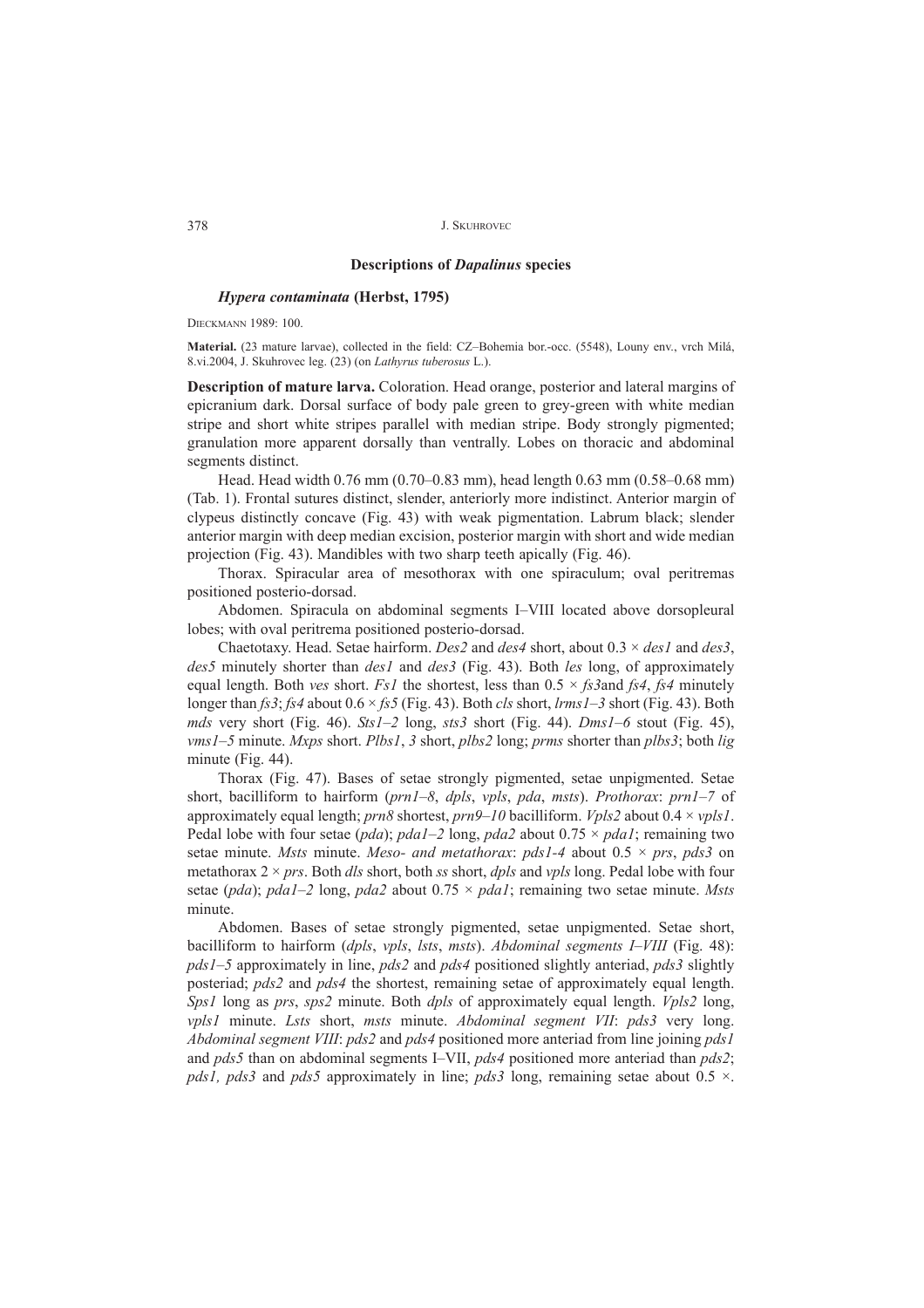*Dpls1* slightly shorter than *dpls2*. *Abdominal segment IX* (Fig. 49):  $dsI-2$ , 4 bacilliform,  $ds3$  hairform;  $ds2-4$  in line;  $ds3$  the longest, remaining three setae of approximately equal length. Both *ps* long; *ps1* bacilliform, *ps2* hairform. Both *sts* hairform; *sts1* very short, *sts2* minute.

**Differential diagnosis.** *Prs* and  $pdsI - 5$  on abdominal segments I-VIII bacilliform, clubform or dippleform (× *H. arator*, *H. jucunda* and *H. viciae*) (Fig. 48). *Pds2* on abdominal segments I-VII short, longer than  $0.5 \times pds3$  ( $\times$  *H. nigrirostris* and *H. venusta*) (Fig. 48). *Pds3* on metathorax more than twice as long as additional *pds* ( $\times$  *H. kayali* and *H. postica*) (Fig. 47). Majority of  $prn1-10$  hairform ( $\times$  *H. denominanda*) (Fig. 47). Setae on thorax and abdomen unpigmented ( $\times$  *H. striata* and *H. suspiciosa*). *Fs1*-5 and  $des1-5$  hairform ( $\times$  *H. plantaginis*) (Fig. 43).

**Remarks.** DIECKMANN (1989) recorded only coloration of the body and setae; his data agree with what is presented here.

# *Hypera kayali* **Skuhrovec, 2006**

SKUHROVEC 2006: 21-22.

Material. (4 mature larvae), collected in the field: SYRIA occ., province Tartus, Mashtal'helu env. (3 km East), 2.iv.2001, J. Skuhrovec leg. (4) (all on *Vicia palaestina* Boiss.).

**Description of mature larva.** Coloration. Head orange, posterior margins of epicranium dark. Dorsal surface of body pale green with white median stripe and short white stripes parallel with median stripe.

Head. Head width 0.84 mm (0.80–0.90 mm), head length 0.75 mm (0.70–0.80 mm) (Tab. 1). Frontal sutures distinct, slender, anteriorly more indistinct. Anterior margin of clypeus markedly concave (Fig. 50) with weak pigmentation. Labrum black; anterior margin with slender median excision, posterior margin with short and wide median projection (Fig. 50). Mandibles with two rounded teeth apically (Fig. 53).

Thorax. Spiracular area of mesothorax with one spiraculum; oval peritremas positioned dorsad.

Abdomen. Spiracula on abdominal segments I-VIII located above dorsopleural lobes; with oval peritrema positioned posteriad.

Chaetotaxy. Head. Setae hairform. *Des2* and *des4* short, about 0.5 × *des1*and *des3*, *des5* minutely shorter than *des1* and *des3* (Fig. 50). Both *les* long, *les1* about 0.75  $\times$  *les2*. Both *ves* short. *Fs1* and *fs3* the shortest, less than  $0.4 \times f\mathfrak{s}4$ ; *fs4* about  $0.7 \times f\mathfrak{s}5$  (Fig. 50). Both *cls* short, *lrms1*–3 longer than *cls* (Fig. 50). Both *mds* short (Fig. 53). *Sts1*–2 long, *sts3* short (Fig. 51). *Dms1ñ6* stout (Fig. 52), *vms1ñ5* minute. *Mxps* very short. *Plbs* broken and not examined; *prms* long; both *lig* minute (Fig. 51).

Thorax (Fig. 54). Bases of setae strongly pigmented, setae pigmented. Setae short, bacilliform or hairform (*prn*, *dpls*, *vpls*, *pda*, *msts*). *Prothorax*: *prn1* and *prn3* short; *prn4*–7 of approximately equal length; *prn8*–10 shorter than setae on anterior margin of sclerite. *Vpls2* about  $0.7 \times vpls1$ . Pedal lobe with three setae (*pda*); *pda1-2* long, *pda2* about 0.75 × *pda1*; remaining seta minute. *Msts* minute. *Meso- and metathorax*: *prs* and *pds1ñ4* of approximately equal length. Both *dls* short, both *ss* short, *dpls* and *vpls* short.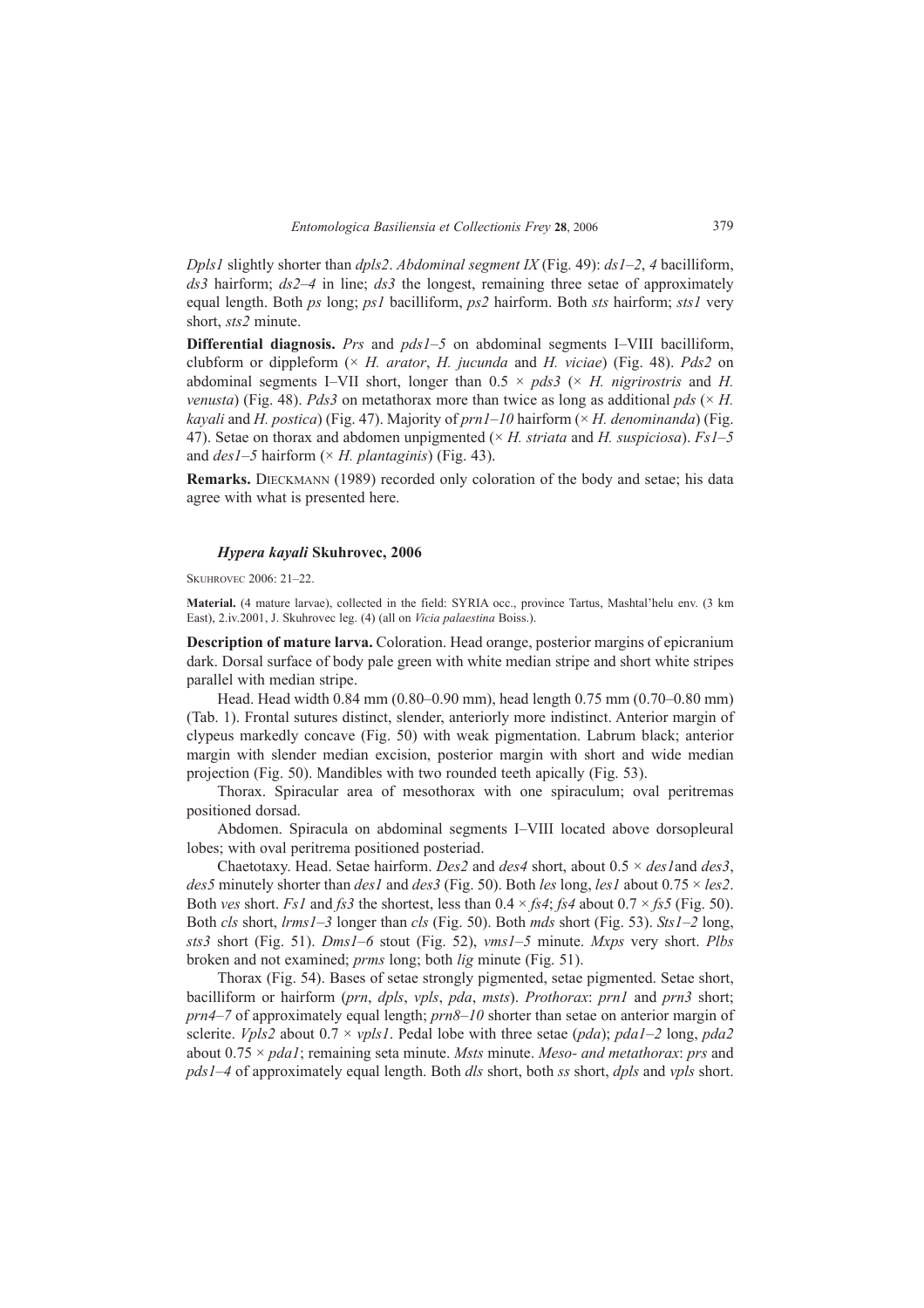Pedal lobe with three setae (*pda*); *pda1*–2 long, *pda2* about 0.75  $\times$  *pda1*; remaining seta minute. *Msts* minute.

Abdomen. Bases of setae strongly pigmented, setae pigmented. Setae short, bacilliform or hairform (*vpls*, *lsts*, *msts*). *Abdominal segments I-VIII* (Fig. 55): *pds1-5* not in line, *pds2* and *pds4* positioned anteriad, *pds3* slightly posteriad; setae of approximately equal length. *Sps* shorter than *prs*. Both *dpls* of approximately equal length. *Vpls2* long, *vpls1* minute. *Lsts* very short, *msts* minute. *Abdominal segment VII*: *pds3* very long. *Abdominal segment VIII*: *pds2* and *pds4* positioned more anteriad from line joining *pds1* and *pds5* than on abdominal segments I–VII, *pds4* positioned more anteriad than *pds2*; *pds1, pds3* and *pds5* approximately in line; *pds3* very long, remaining setae about 0.5 ×. *Dpls1* slightly shorter than *dpls2*. *Abdominal segment IX* (Fig. 56):  $dsI-4$  hairform;  $ds2-4$  in line;  $ds3$  the longest, remaining three setae of approximately equal length. Both *ps* long; *sts1* short, *sts2* minute.

**Differential diagnosis.** *Prs* and *pds1*-5 on abdominal segments I-VIII bacilliform, clubform or dippleform (× *H. arator*, *H. jucunda* and *H. viciae*) (Fig. 55). *Pds2* on abdominal segments I–VII short, longer than  $0.5 \times pds3$  ( $\times$  *H. nigrirostris* and *H. venusta*) (Fig. 55). *Pds3* on metathorax less than twice as long as additional  $pds$  ( $\times$  *H. contaminata*) (Fig. 55). *Dpls* and *vpls* on meso- and metathorax hairform ( $\times$  *H. postica*) (Fig. 54). Majority of  $prn1-10$  hairform ( $\times$  *H. denominanda*) (Fig. 54). Setae on thorax and abdomen unpigmented ( $\times$  *H. striata* and *H. suspiciosa*). *Fs1*–5 and *des1*–5 hairform (× *H. plantaginis*) (Fig. 50).

**Remarks.** SKUHROVEC (2006) recorded only coloration of the body; the data agree with what is presented here.

# *Hypera striata* **(Boheman, 1834)**

Material. (3 mature larvae), collected in the field: SLOVAKIA mer. (7677), Čajkov env., vill. Rybnik, 25.v.2002, J. Skuhrovec leg. (3) (all on agg. *Vicia sativa* L.).

**Description of mature larva.** Coloration. Head orange, posterior and lateral margins of epicranium dark. Dorsal surface of body yellow to brown with pale green lobes.

Head. Head width  $0.68$  mm ( $0.60-0.80$  mm), head length 0.59 mm ( $0.50-0.70$  mm) (Tab. 1). Frontal sutures distinct, slender. Anterior margin of clypeus distinctly concave (Fig. 57) with pigmentation. Labrum darkly pigmented; anterior margin with slender median excision, posterior margin with short and wide median projection (Fig. 57). Mandibles with two sharp teeth apically (Fig. 60).

Thorax. Spiracular area of mesothorax with one spiraculum; oval peritremas positioned dorsad.

Abdomen. Spiracula on abdominal segments I-VIII located above dorsopleural lobes; oval peritrema positioned posteriad.

Chaetotaxy. Head. Setae hairform. *Des2* and *des4* short, about 0.5 × *des1*, *des3* and *des5* minutely shorter than *des1* (Fig. 57). Both *les* long, of approximately equal length. Both *ves* short. *Fs1* and *fs3* shortest, about 0.5 × *fs4*; *fs4* about 0.5 × *fs5* (Fig. 57). Both *cls short, lrms1-3 short (Fig. 57). Both <i>mds* very short (Fig. 60). *Sts1-2 long, sts3 short*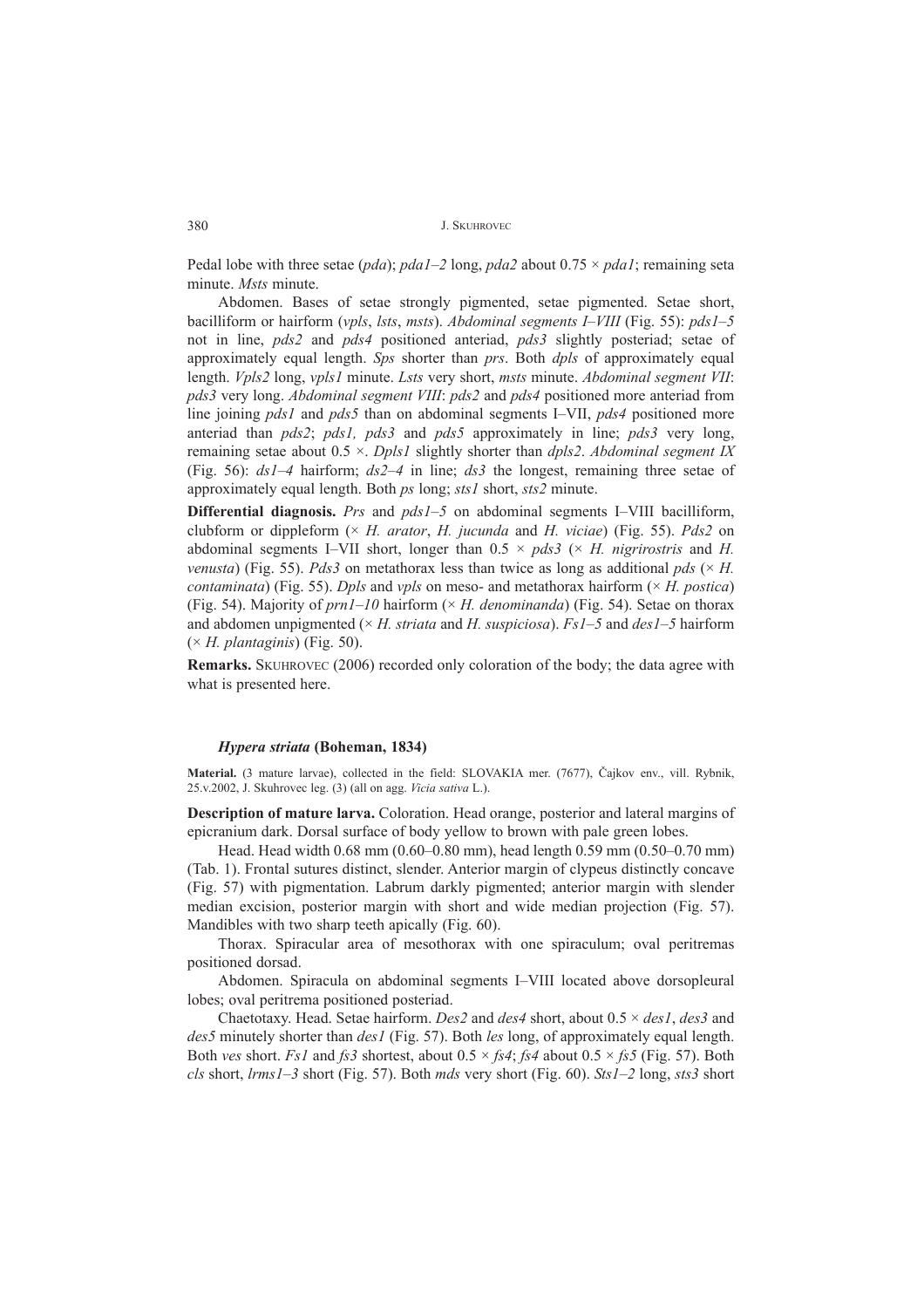(Fig. 58). *Dms1* $-6$  stout (Fig. 59), *vms1* $-5$  minute. *Mxps* very short. *Plbs1* $-2$  long, *plbs3* short; *prms* twice longer than *plbs3*; both *lig* minute (Fig. 58).

Thorax (Fig. 61). Bases of setae strongly pigmented, setae pigmented. Setae short, clubform to bacilliform and hairform (*prn*, *dpls*, *vpls*, *pda*, *msts*). *Prothorax*: *prn2* and *prn6* long; remaining setae of approximately equal length. *Vpls2* about 0.3 × *vpls1*. Pedal lobe with four (four to five) setae (*pda*); *pda1*-2 long, *pda2* about  $0.75 \times$  *pda1*; remaining two (two to three) setae minute. *Msts* minute. *Meso- and metathorax*: *prs* and *pds1ñ4* of approximately equal length. Both *dls* short, both *ss* short, *dpls* and *vpls* long. Pedal lobe with four (four to five) setae (*pda*); *pda1*-2 long, *pda2* about  $0.75 \times$  *pda1*; remaining two (two to three) setae minute. *Msts* minute.

Abdomen. Bases of setae strongly pigmented, setae pigmented. Setae short, bacilliform and hairform (*vpls*, *lsts*, *msts*). *Abdominal segments I–VIII* (Fig. 62): *pds1–5* approximately in line, *pds2* and *pds4* positioned slightly anteriad, *pds3* slightly posteriad; *pds2* and *pds4* shortest, remaining setae of approximately equal length. *Sps* shorter than *prs*. Both *dpls* of approximately equal length. *Vpls2* long, *vpls1* minute. *Lsts* short, *msts* minute. *Abdominal segment VII*: *pds3* very long, hairform. *Abdominal segment VIII*: *pds2* and *pds4* positioned more anteriad from line joining *pds1* and *pds5* than on abdominal segments I–VII, *pds4* positioned more anteriad than *pds2*; *pds1*, *pds3* and *pds5* approximately in line; *pds3* long, remaining setae about 0.3 ×. *Dpls1* slightly shorter than  $dpls2$ . *Abdominal segment IX* (Fig. 63):  $ds1-4$  hairform;  $ds2-4$  in line;  $ds3$ longest, remaining three setae of approximately equal length. Both *ps* long; *ps1* bacilliform, *ps2* hairform. Both *sts* hairform; *sts1* very short, *sts2* minute.

**Differential diagnosis.** *Prs* and  $pdsI-5$  on abdominal segments I-VIII bacilliform, clubform or dippleform (× *H. arator*, *H. jucunda* and *H. viciae*) (Fig. 62). *Pds2* on abdominal segments I-VII short, longer than  $0.5 \times pds3$  ( $\times$  *H. nigrirostris* and *H. venusta*) (Fig. 62). Setae on thorax and abdomen pigmented  $(\times H.$  *contaminata, H. denominanda*, *H. plantaginis* and *H. postica*).

# **Subgenus** *Boreohypera* **Korotyaev, 1999**

**Differential diagnosis.** Mandible with two teeth (× *Antidonus*) (Fig. 67). Bases of setae on thorax and abdomen not prominent and broad, but strongly pigmented  $(x)$ *Eririnomorphus*) (Fig. 68–70). Pronotum with ten setae ( $prn1-10$ ) ( $\times$  *Eririnomorphus*) (Fig. 68). Meso- and metathorax with three *vpls*; *vpls1* short, *vpls2*-3 minute ( $\times$ *Antidonus*, *Eririnomorphus*, *Dapalinus* and *Hypera*) (Fig. 68).

# **Descriptions of** *Boreohypera* **species**

# *Hypera diversipunctata* **(Schrank, 1798)**

Material. (1 mature larva), collected in the field: CZ-Bohemia or. (5855); Králický Sněžník Mts., 7 km N of Velká Morava (meadow), 23.vi.2004 (1) (on *Cerastium arvense* L.).

**Description of mature larva.** Coloration. Head orange, posterior and lateral margins of epicranium dark. Dorsal surface of body yellow.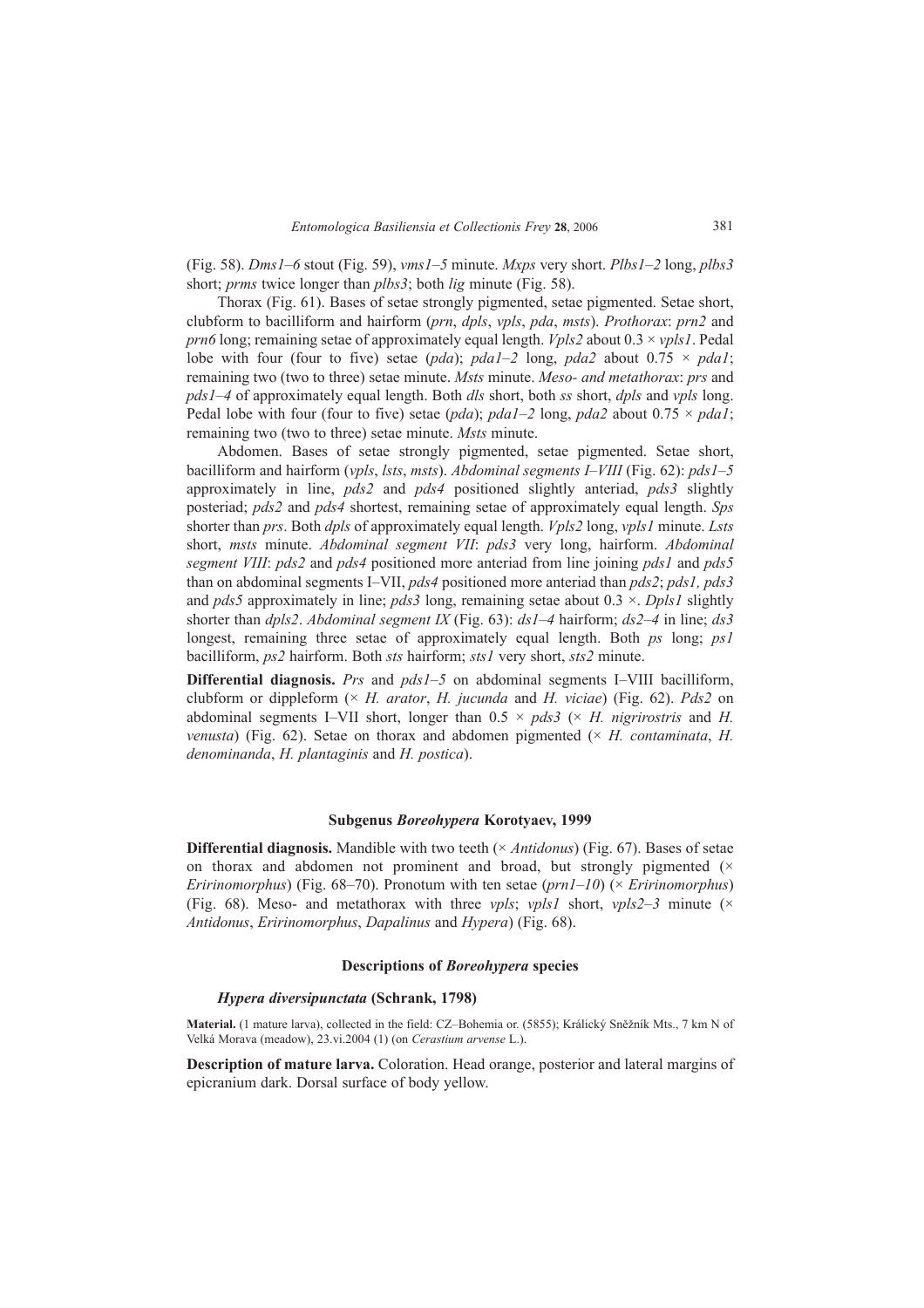Head. Head width 0.85 mm, head length 0.78 mm (Tab. 1). Frontal sutures distinct, slender, anteriorly almost indistinct. Anterior margin of clypeus distinctly concave (Fig. 64) with weak pigmentation. Labrum dark brown; slender anterior margin with deep median excision, posterior margin with short and wide median projection (Fig. 64). Mandibles with two sharp teeth apically (Fig. 67).

Thorax. Spiracular area of mesothorax with one spiraculum; oval peritremas positioned dorsad.

Abdomen. Spiracula on abdominal segments I-VIII located above dorsopleural lobes; oval peritrema positioned posterio-dorsad.

Chaetotaxy. Head. Setae hairform. *Des2* and *des4* short, about 0.5 × *des1* and *des3*, *des5* minutely longer than *des1* and *des3* (Fig. 64). Both *les* long, of approximately equal length. Both *ves* short. *Fs1* and *fs3* shortest, less than  $0.7 \times f$ s4; *fs4* about  $0.7 \times f$ s5 (Fig. 64). Both *cls* short,  $lrms1–3$  short (Fig. 64). Both *mds* short (Fig. 67). *Sts1–2* long, *sts3* short (Fig. 65). *Dms1*–6 stout (Fig. 66), *vms1*–5 minute. *Mxps* very short. *Plbs2* long, *plbs1*, *3* about  $0.5 \times$  *plbs2*; *prms* short; both *lig* minute (Fig. 65).

Thorax (Fig. 68). Bases of setae strongly pigmented, setae unpigmented. Setae short, clubform to bacilliform or hairform (*vpls*, *pda*, *msts*). *Prothorax*: *prn1* and *prn3* very short; *prn4*–5, 7 of approximately equal length, *prn6* the longest; *prn8*–10 shorter than setae on anterior margin of sclerite. *Vpls2* about  $0.4 \times vpls1$ . Pedal lobe with five setae (*pda*); *pda1*–2 long, *pda2* about  $0.75 \times$  *pda1*; remaining three setae minute. Msts minute. *Meso- and metathorax: prs* and *pds1–4* of approximately equal length. Both *dls* very short, both *ss* very short. *Dpls* short, *vpls1* short, *vpls2*-3 minute. Pedal lobe with five setae (*pda*); *pda1*-2 long, *pda2* about  $0.75 \times$  *pda1*; remaining three setae minute. *Msts* minute.

Abdomen. Bases of setae strongly pigmented, setae unpigmented. Setae short, clubfrom to bacilliform or hairform (*vpls1*, *lsts*, *msts*). *Abdominal segments I-VIII* (Fig. 69): *pds1ñ5* approximately in line, *pds2* and *pds4* positioned slightly anteriad, *pds3* slightly posteriad; *pds2* and *pds4* the shortest, remaining setae of approximately equal length. *Sps* long as *prs*. Both *dpls* of approximately equal length. *Vpls2* short, *vpls1* minute. *Lsts* short, *msts* minute. *Abdominal segment VII*: *pds3* longer than remaining setae. *Abdominal segment VIII*: *pds2* and *pds4* positioned more anteriad from line joining *pds1* and *pds5* than on abdominal segments I-VII, *pds4* positioned more anteriad than *pds2*; *pds1, pds3* and *pds5* approximately in line; *pds3* long, remaining setae about  $0.5 \times$ . *Dpls1* slightly shorter than *dpls2*. *Abdominal segment IX* (Fig. 70):  $dsI-4$ clubfrom to bacilliform;  $ds2-4$  not in line,  $ds3$  anteriad of line joining  $ds2$  and  $ds4$ ;  $ds3$ the longest, remaining three setae of approximately equal length. Both *ps* short; *sts1* very short, *sts2* minute.

# **Key to the mature larvae of the genus** *Hypera*

| 1(8) |                                  |
|------|----------------------------------|
|      | (subgenus Antidonus Bedel, 1886) |

2(5) *Prs* and *pds1*–5 on abdominal segments I–VIII hairform (Figs 6, 20).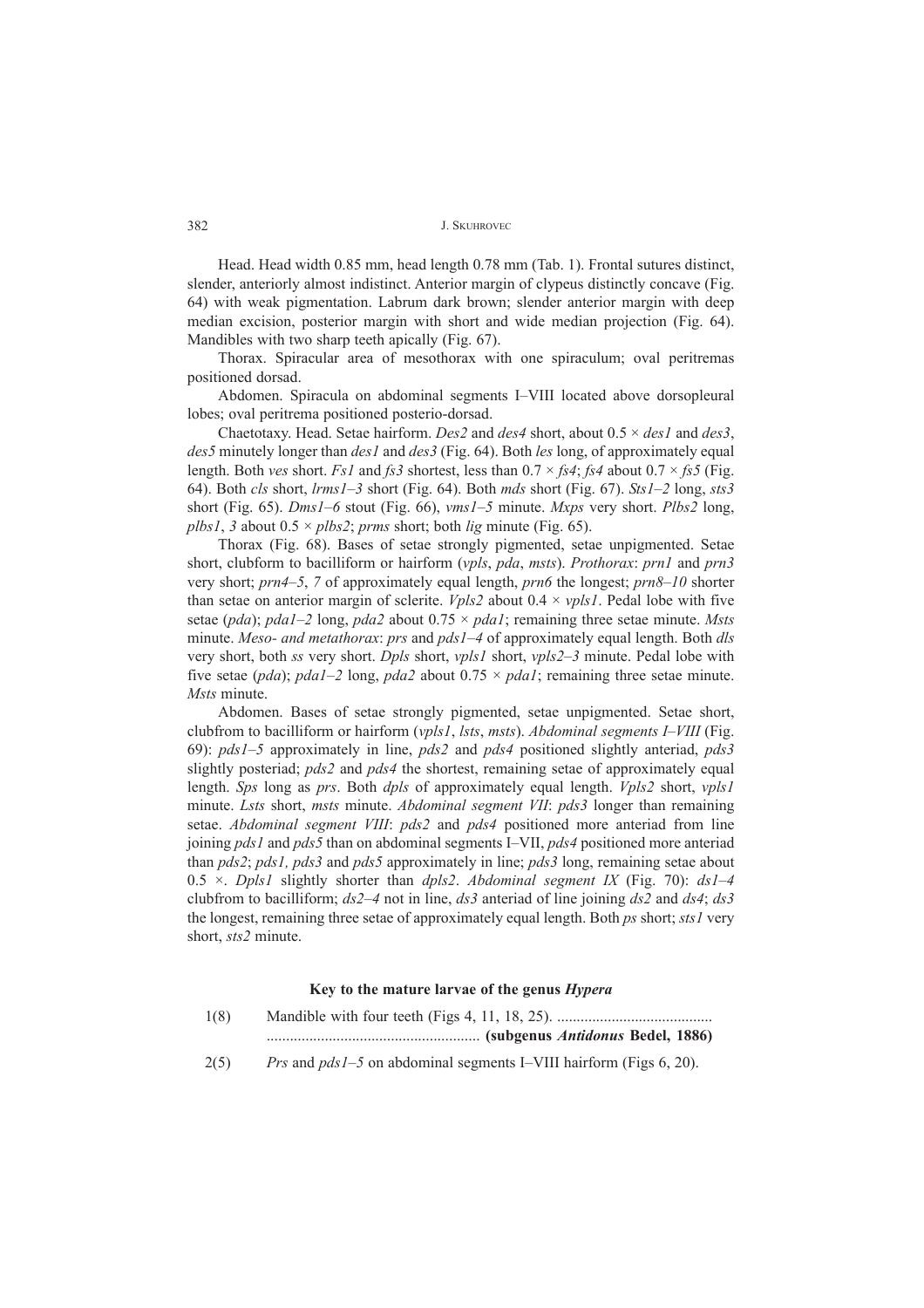| 3(4)   | Meso- and metathorax with two ss; $ssI-2$ long, $ss3$ absent (Fig. 19).                                                                                                                                                                                                                                                                     |
|--------|---------------------------------------------------------------------------------------------------------------------------------------------------------------------------------------------------------------------------------------------------------------------------------------------------------------------------------------------|
| 4(3)   | Meso- and metathorax with three ss; $ssI-2$ long, ss3 present, minute                                                                                                                                                                                                                                                                       |
| 5(2)   | <i>Prs</i> and <i>pds1-5</i> on abdominal segments I-VIII bacilliform or clubform<br>(Figs 13, 27).                                                                                                                                                                                                                                         |
| 6(7)   | Thoracic and abdominal setae long (Figs 12, 13). <i>Dpls</i> on meso- and                                                                                                                                                                                                                                                                   |
| 7(6)   | Thoracic and abdominal setae very short (Figs 26, 27). <i>Dpls</i> on meso-<br>and metathorax bacilliform (Fig. 26). Prms long (Fig. 23).                                                                                                                                                                                                   |
| 8(1)   | Mandible with two teeth (Figs 32, 39, 46, 53, 60, 67; SKUHROVEC 2005:<br>Figs 10, 19, 28, 37, 46, 52, 64, 73, 82).                                                                                                                                                                                                                          |
| 9(12)  | Bases of setae on thorax and abdomen prominent and broad with<br>tuberosity, and strongly pigmented (Figs 33-35, 40-42). Pronotum with                                                                                                                                                                                                      |
| 10(11) | Thoracic and abdominal setae short (Figs 33–35). Meso- and<br>metathorax with three short setae $(ss1-3)$ (Fig. 33). Dorsal and ventral                                                                                                                                                                                                     |
| 11(10) | Thoracic and abdominal setae long (Figs 40–42). Meso- and metathorax<br>with two long setae $(ss1-2)$ (Fig. 40). Dorsal surface of body dark<br>brown with median pale brown stripe; ventral surface of thorax dark<br>brown, ventral surface of abdomen yellow. <i>H. rumicis</i> (Linné, 1758)                                            |
| 12(9)  | Bases of setae on thorax and abdomen not prominent and broad, but<br>strongly pigmented (Figs 47-49, 54-56, 61-63, 68-70; SKUHROVEC<br>2005: Figs 11-13, 20-22, 29-31, 38-40, 47-49, 56-58, 65-67, 74-76,<br>83–85). Pronotum with ten setae $(prn1-10)$ (Figs 47, 54, 61, 68;<br>SKUHROVEC 2005: Figs 11, 20, 29, 38, 47, 56, 65, 74, 83). |
| 13(18) | Prs and pds1-5 on abdominal segments I-VIII hairform (SKUHROVEC<br>2005: Figs 12, 30, 84).                                                                                                                                                                                                                                                  |
| 14(15) | <i>Prs</i> and <i>pds1</i> -5 on abdominal segments I-VIII short (SKUHROVEC 2005:<br>Fig. 84). <i>Fs1</i> and <i>fs3</i> shorter than $0.33 \times f s4$ (SKUHROVEC 2005: Fig. 77).                                                                                                                                                         |
| 15(14) | <i>Prs</i> and <i>pds1</i> –5 on abdominal segments I–VIII long (SKUHROVEC 2005:<br>Figs 12, 30). <i>Fs1</i> and <i>fs3</i> longer than $0.5 \times f_s4$ (SKUHROVEC 2005: Figs<br>$5, 23$ ).                                                                                                                                               |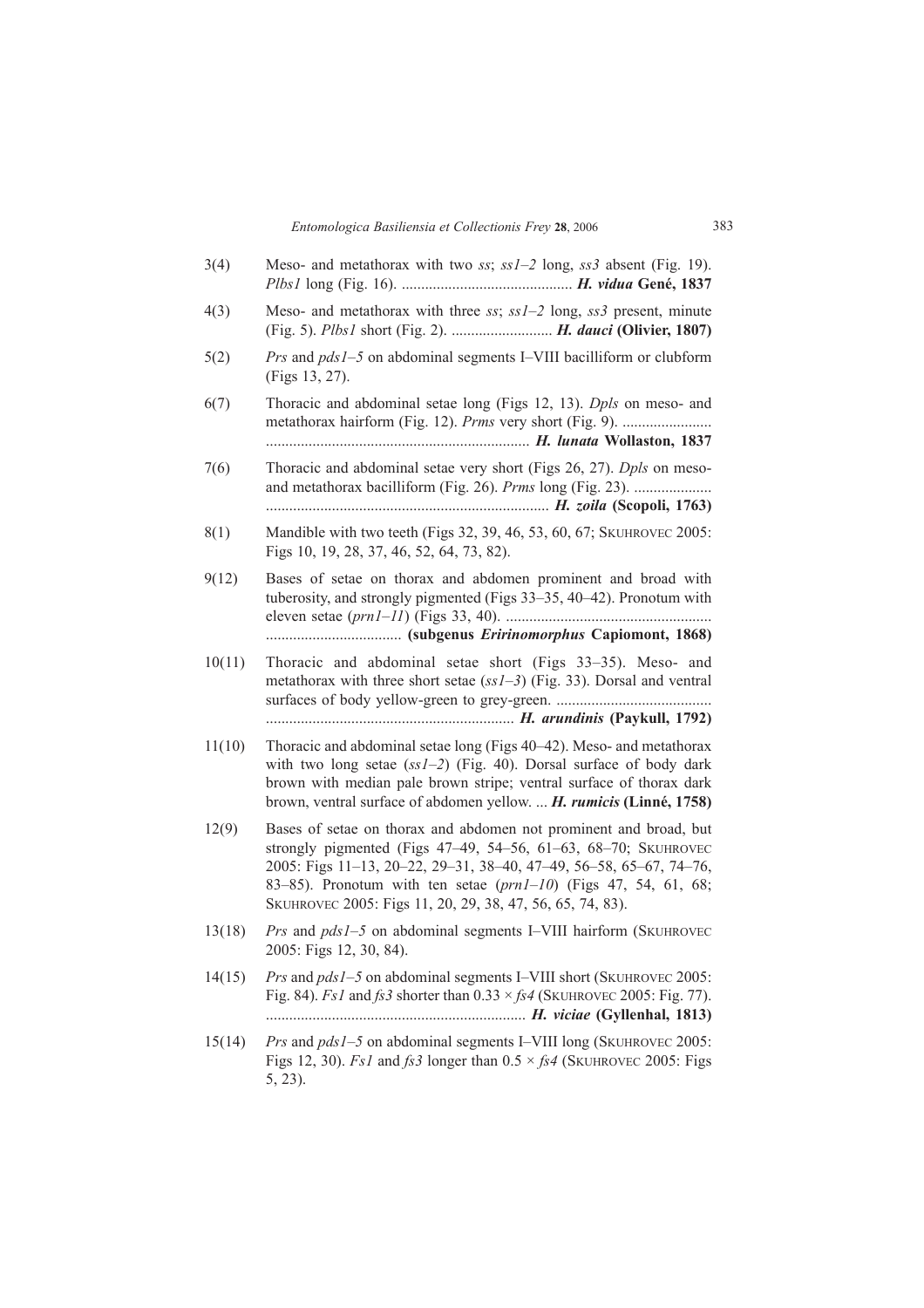| 16(17) | Bases of setae on thorax and abdomen distinctly enlarged (SKUHROVEC                                                                                                                                                                                         |
|--------|-------------------------------------------------------------------------------------------------------------------------------------------------------------------------------------------------------------------------------------------------------------|
| 17(16) | Bases of setae on thorax and abdomen small, not distinctly enlarged<br>(SKUHROVEC 2005: Figs 29-31)  H. jucunda (Capiomont, 1868)                                                                                                                           |
| 18(13) | Prs and pds1-5 on abdominal segments I-VIII bacilliform, clubform or<br>dippleform (Figs 48, 55, 62, 69; SKUHROVEC 2005: Figs 21, 39, 48, 57,<br>$66, 75$ ).                                                                                                |
| 19(20) | Meso- and metathorax with three <i>vpls</i> ; <i>vpls1</i> short, <i>vpls2–3</i> minute (Fig.                                                                                                                                                               |
| 20(19) | Meso- and metathorax with one <i>vpls</i> (Figs 47, 54, 61; SKUHROVEC 2005:<br>Figs 20, 38, 47, 56, 65, 74).                                                                                                                                                |
| 21(24) | <i>Pds2</i> on abdominal segments I–VII very short, shorter than $0.5 \times pds3$<br>(SKUHROVEC 2005: Figs 39, 75).                                                                                                                                        |
| 22(23) | Prs and pds1-5 on abdominal segments I-VIII very short (SKUHROVEC<br>2005: Fig. 39), $dsI-4$ on abdominal segment IX dippleform, except of<br>ds3 (SKUHROVEC 2005: Fig. 40)  H. nigrirostris (Fabricius, 1775)                                              |
| 23(22) | <i>Prs</i> and <i>pds1</i> -5 on abdominal segments I-VIII short (SKUHROVEC 2005:<br>Fig. 75), ds1-4 on abdominal segment IX hairform (SKUHROVEC 2005:                                                                                                      |
| 24(21) | <i>Pds2</i> on abdominal segments I–VII short, longer than $0.5 \times pds3$ (Figs<br>48, 55, 62; SKUHROVEC 2005: Figs 21, 48, 53, 66).                                                                                                                     |
| 25(28) | Setae on thorax and abdomen pigmented.                                                                                                                                                                                                                      |
| 26(27) | <i>Des2</i> about $0.7 \times des3$ and <i>des5</i> (SKUHROVEC 2005: Fig. 63); <i>plbs2</i> of<br>approximately the same length as <i>plbs1</i> (SKUHROVEC 2005: Fig. 61).                                                                                  |
| 27(26) | Des2 about $0.5 \times des3$ and des5 (Fig. 57); plbs2 twice longer than plbs1                                                                                                                                                                              |
| 28(25) | Setae on thorax and abdomen unpigmented.                                                                                                                                                                                                                    |
| 29(36) | <i>Fs1-5</i> (Figs 43, 50; SKUHROVEC 2005: Figs 14, 50) and <i>des1-5</i> (Figs 43,<br>50; SKUHROVEC 2005: Figs 18, 51) hairform; prs and pds1-5 on<br>abdominal segments I-VIII slender, softly bacilliform (Figs 48, 55;<br>SKUHROVEC 2005: Figs 21, 57). |
| 30(31) | All <i>prn1-10</i> bacilliform to clubform (SKUHROVEC 2005: Fig. 20).                                                                                                                                                                                       |
| 31(30) | Majority of prn1-10 hairform (Figs 47, 54; SKUHROVEC 2005: Fig. 56).                                                                                                                                                                                        |
| 32(33) | <i>Pds3</i> on metathorax more than twice longer than additional <i>pds</i> (Fig.                                                                                                                                                                           |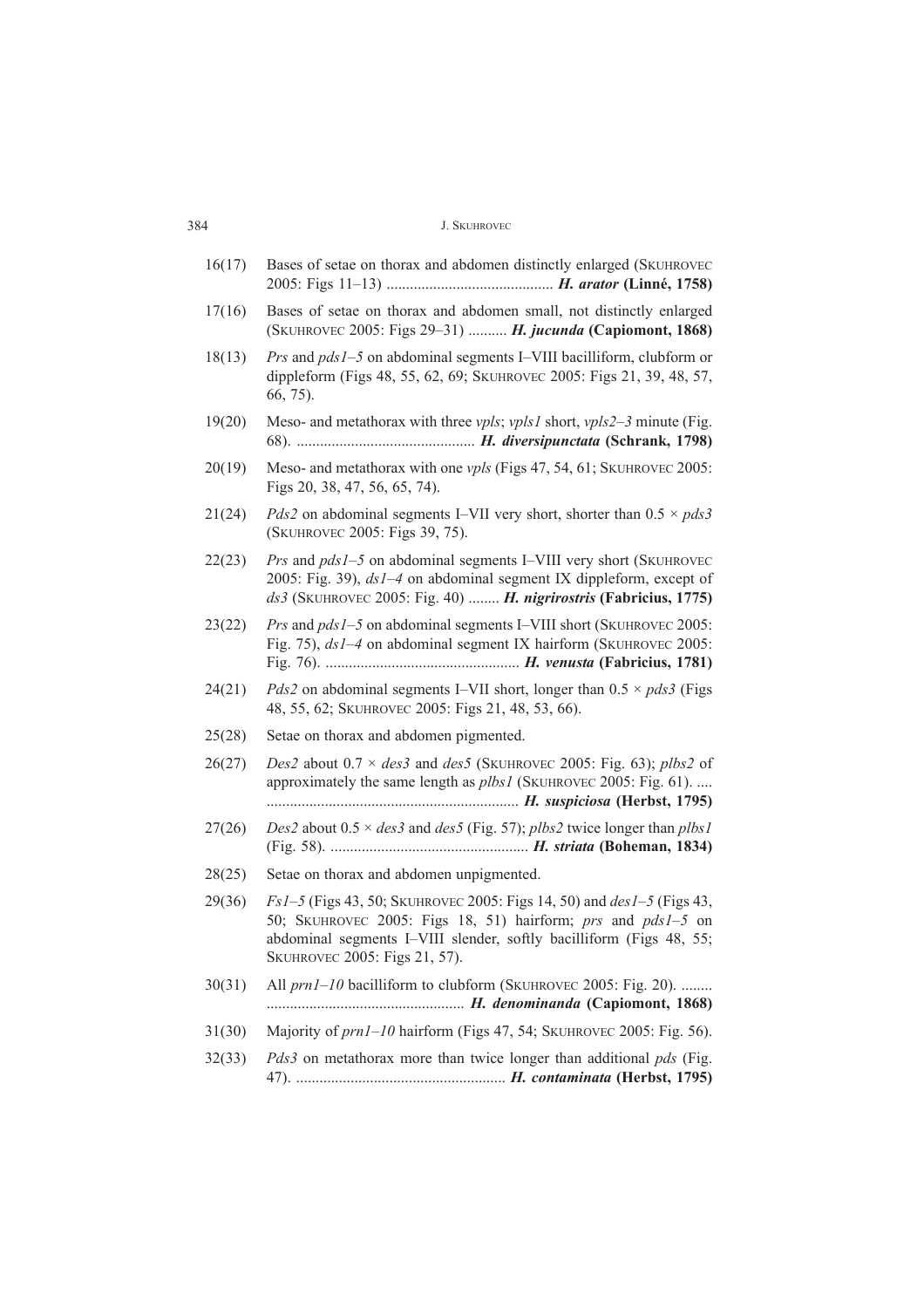| 33(32) | <i>Pds3</i> on metathorax less than twice as long as additional <i>pds</i> (Fig. 54;<br>SKUHROVEC 2005: Fig. 56).                                                                                                              |
|--------|--------------------------------------------------------------------------------------------------------------------------------------------------------------------------------------------------------------------------------|
| 34(35) | <i>Dpls</i> and <i>vpls</i> on meso- and metathorax hairform (Fig. 54).                                                                                                                                                        |
| 35(34) | <i>Dpls</i> on meso- and metathorax bacilliform and <i>vpls</i> on meso- and<br>metathorax hairform to bacilliform (SKUHROVEC 2005: Fig. 56).                                                                                  |
| 36(29) | $Fs1-4$ (SKUHROVEC 2005: Fig. 41) and $des1-5$ (SKUHROVEC 2005: Fig.<br>45) bacilliform to clubform, fs5 hairform (SKUHROVEC 2005: Fig. 41);<br><i>prs</i> and <i>pds1</i> -5 on abdominal segments I-VIII clubform (SKUHROVEC |

#### **Acknowledgements**

I am especially grateful to R. Borovec (Nechanice), J. StrejËek (Prague) and H. Winkelmann (Berlin) who helped me at the beginning of my studies of this interesting group of Curculionoidea. I am deeply indebted to all my colleagues who helped on my Hyperini larvae collection trips. I am especially grateful to Christopher Bayer (Berlin) and Marek Wanat (Museum of Natural History in Wroclaw) for the donation of the larvae of *H. dauci* and *H. arundinis*. I am indebted to M. Fikáček and D. Král (both of Charles University, Prague) for reading drafts of this paper. The study was supported by grants from the Charles University Grant Agency (GAUK) (228/2004), and the Ministry of Education (MŠMT ČR) 0021620828.

# **References**

- ALONSO-ZARAZAGA M. A. & LYAL C. H. C. (1999): *A World Catalogue of Families and Genera of Curculionoidea (Insecta: Coleoptera) (Excepting Scolytidae and Platypodidae).* Entomopraxis, Barcelona, 315 pp.
- ALONSO-ZARAZAGA M. A. & LYAL C. H. C. (2002): *Addenda and corrigenda to ëA World Catalogue of Families and Genera of Curculionoidea (Insecta: Coleoptera)<sup>7</sup>. Zootaxa 63: 1–37.*
- ANDERSON H. W. (1948): *A Key to the Larvae of Some Species of Hypera Germar, 1817 (=Phytonomus Schoenherr, 1823) (Coleoptera, Curculionidae).* Proceedings of the Entomological Society of Washington  $50: 25 - 34$
- ANDERSON R. S. (2002): *Curculionidae Latreille 1802, pp. 722-815*. In: ARNETT R. H. J., THOMAS M. C., SKELLEY P. E. & FRANK J. H. (eds.): *American Beetles. Volume 2.* CRC Press, New York.
- BLAND R. G. (1983): *Sensilla on the Antennae, Mouthparts and Body of the Larva of the Alfalfa Weevil, Hypera postica (Gyllenhal) (Coleoptera: Curculionidae).* International Journal of Insect Morphology and Embryology 12: 261-272.
- BOUSQUET, Y. & GOULET H. (1984): *Notation of primary setae and pores on larvae of Carabidae (Coleoptera: Adephaga*). Canadian Journal of Zoology 62: 573-588.
- CSIKI E. (1934): *Curculionidae: Subfam. Hyperinae.* In: JUNK W. & SCHENKLING S. (eds.): *Coleopterorum Catalogus, Pars 137.* W. Junk, Berlin, 66 pp.
- DIECKMANN L. (1989): *Die Zucht mitteleurop‰ischer Hyperini-Arten (Coleoptera, Curculionidae).* Entomologische Nachrichten und Berichte 33: 98-102.
- GOUREAU H. (1844): *Note pour servir a l¥Histoire du Phytonomus rumicis.* Annales de la Societe Entomologique de France 2: 49-59.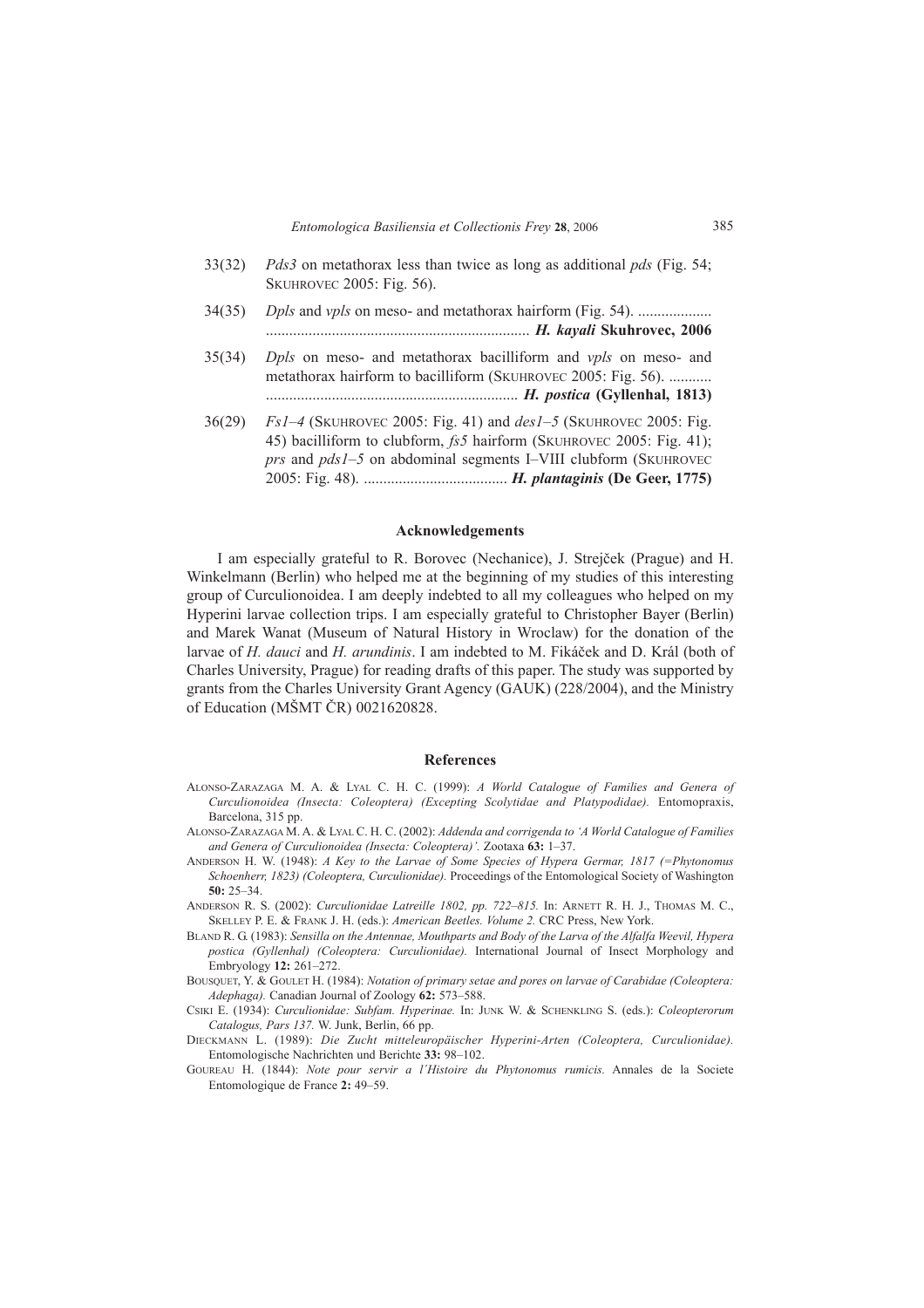LABOULBÈNE A. (1862): *Description de Plusieurs Larves de ColÈoptères avec Remargues.* Annales de la Societe Entomologique de France 4: 565-574.

- LEE CH.-Y. & MORIMOTO K. (1988): *Larvae of the Weevil Family Curculionidae of Japan Part 2. Hyperinae to Cioninae (Insecta: Coleoptera).* Journal of the Faculty Agriculture, Kyushu University 33: 131-152.
- MARVALDI E, SEQUEIRA A. S., O'BRIEN C. W. & FARRELL B. D. (2002): *Molecular and Morphological Phylogenetics of Weevils (Coleoptera, Curculinoidea): Do Nitche Shifts Accompany Diversification?* Systematic Biology **51:** 761-785.
- MARVALDI E (2003): *Key to larvae of the South American subfamilies of weevils (Coleoptera, Curculinoidea).* Revista Chilena de Historia Natural 76: 603-612.
- MAY B. (1993): *Fauna of New Zealand, 28. Larvae of Curculinoidea (Insecta: Coleoptera): a Systematic Overview.* Manaaki Whenua Press, Lincoln, New Zealand, 226 pp.
- MAY B. (1994): *An Introduction to the Immature Stages of Australian Curculinoidea.* In: ZIMMERMAN E. C.: *Australian weevils (Coleoptera: Curculinoidea). Vol. 2.* CSIRO, East Melbourne, 755 pp.

MILLER F. (1956): *Zemědělská entomologie*. ČSAV, Praha, 1056 pp.

PETERSON A. (1951): *'Larvae of Insects''. Part 2.* 4th edition, 1960. Ohio State University, 416 pp.

PETRI K. (1901): *Monographie des Coleopteren – Tribus Hyperini*. R. Friedländer & Sohn, Berlin, 210 pp.

- PRUNER L. & MÍKA P. (1996): *Seznam obcí a jejich částí v České republice s čísly mapových poli pro siťové mapování fauny. (List of settlements in the Czech republic with associated map field codes for faunistic grid mapping system).* Klapalekiana 32 (Suppl.):  $1-115$  (in Czech, English summary).
- ROSENHAUER (1882): *Käfer Larven*. Entomologische Zeitung herausgegeben von dem. entomologischen Vereine zu Stettin 43: 129-142.
- SCHERF H. (1964): *Die Entwicklungstadien der Mitteleurop‰ischen Curculioniden (Morphologie, Bionomie, ÷kologie).* Abhadlungen der Senckenbergischen naturforschenden Gesellschaft **506:** 335 pp.
- SKUHROVEC J. (2005): *Descriptions of larvae of the tribe Hyperini (Coleoptera: Curculionidae): I. Mature larvae of the nominotypical subgenus Hypera.* Acta Societatis Zoologicae Bohemicae 68: 248–280.
- SKUHROVEC J. (2006): *Hypera kayali sp. nov. (Coleoptera: Curculionidae) from Syria with bionomic data.* Zootaxa 1282: 17-28.
- SMRECZY—SKI S. (1968): *Podrodziny Tanymecinae, Cleoninae, Tanyrhynchinae, Hylobiinae. Klucze do oznaczania owadÛw Polski XIX: Coleoptera, 98c: Curculionidae*. PAN, Warszawa, 106 pp (in Polish).
- STEHR F. W. (1992): *Immature Insects. Volume 2.* Kendall/Hant Publishing Co., Dubugue, Iowa, xvi + 975 pp. STREJ»EK J. & DIECKMANN L. (1987): *Zur Verbreitung und Bionomie von Hypera vidua GenÈ (Insecta,*
- $Coleoptera$ , Curculionidae). Faunistische Abhandlungen Staatliches Museum für Tierkunde Dresden 14:  $163 - 166$ . ŠVÁCHA P. & DANILEVSKY M. L. (1987): *Cerambycoid larvae of Europe and Soviet Union. Part I.* Acta
- Universitatis Carolinae Biologica 30: 1-176.
- TITUS E. G. (1911): *The genera Hypera and Phytonomus (Coleoptera, family Curculionidae) in America, north of Mexico.* Annals Entomological Society of America 4: 383-473.
- ZASLAVSKIJ V A. (1959): *Materialy k izucheniyu lichinok dolgonosikov podsemeystva Hyperinae (Coleoptera, Curculionidae). [Materials on the Study of Weevil Larvae of the Subfamily Hyperinae (Coleoptera, Curculionidae)].* Zoologischeskij Zhurnal 38: 208–220 (in Russian, English summary).

#### Author's address:

Dr. Jiří Skuhrovec Department of Zoology Charles University Viničná 7 CZ-128 44 Prague 2 CZECH REPUBLIC E-mail: jirislav@email.cz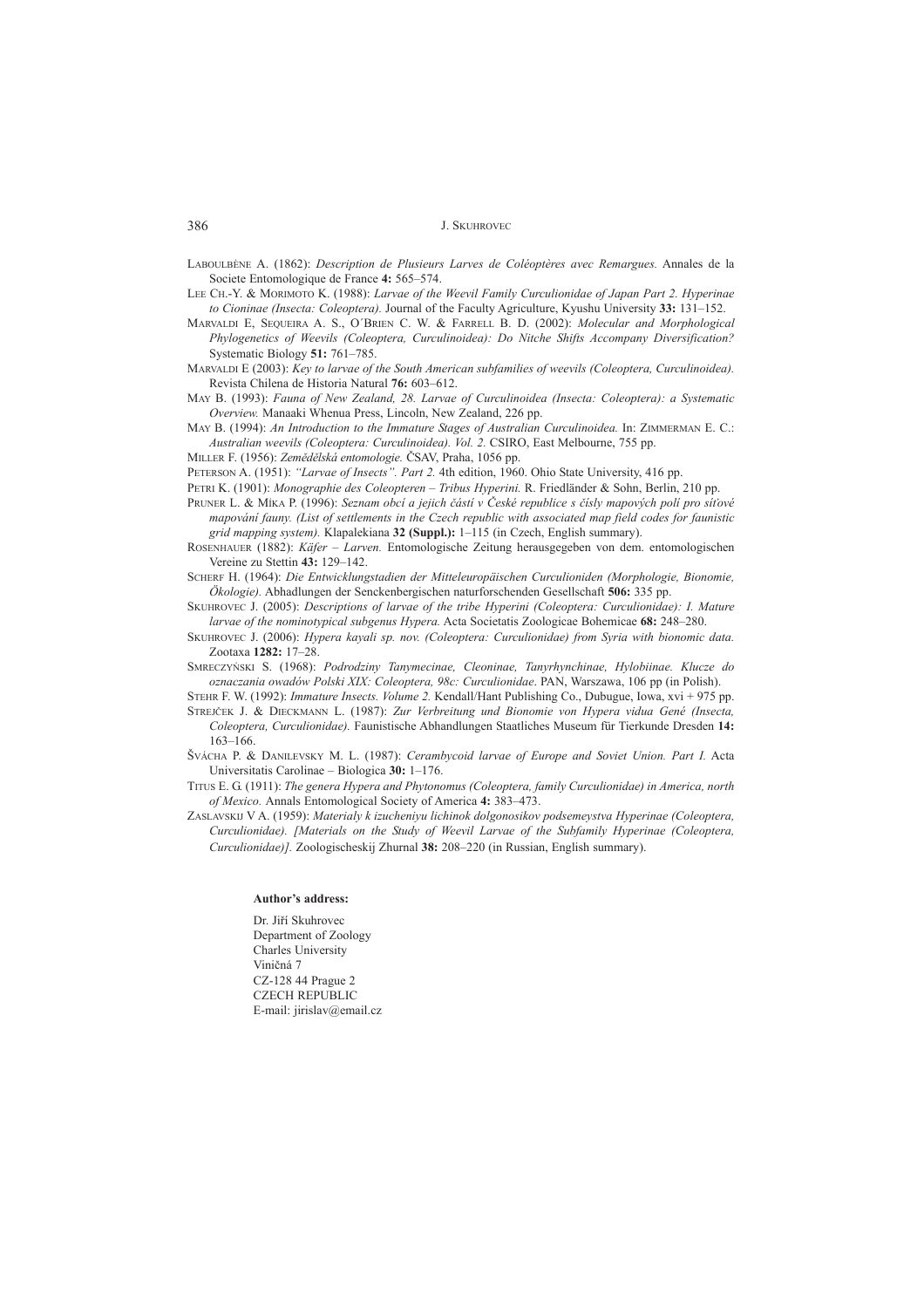

**Figs 1–7.** *Hypera dauci*: (1) head, (2) labium and maxilla, (3) maxilla, (4) mandible, (5) thorax, (6) abdominal segment IV, (7) abdominal segment IX; Figs 1, 3–4 dorsal view, Fig. 2 ventral view and Figs 5–7 lateral view. Scale bar  $0.1$  mm:  $a - Figs 5-7$ ;  $b - Fig. 1$ ;  $c - Figs 2-3$ ;  $d - Fig. 4$ .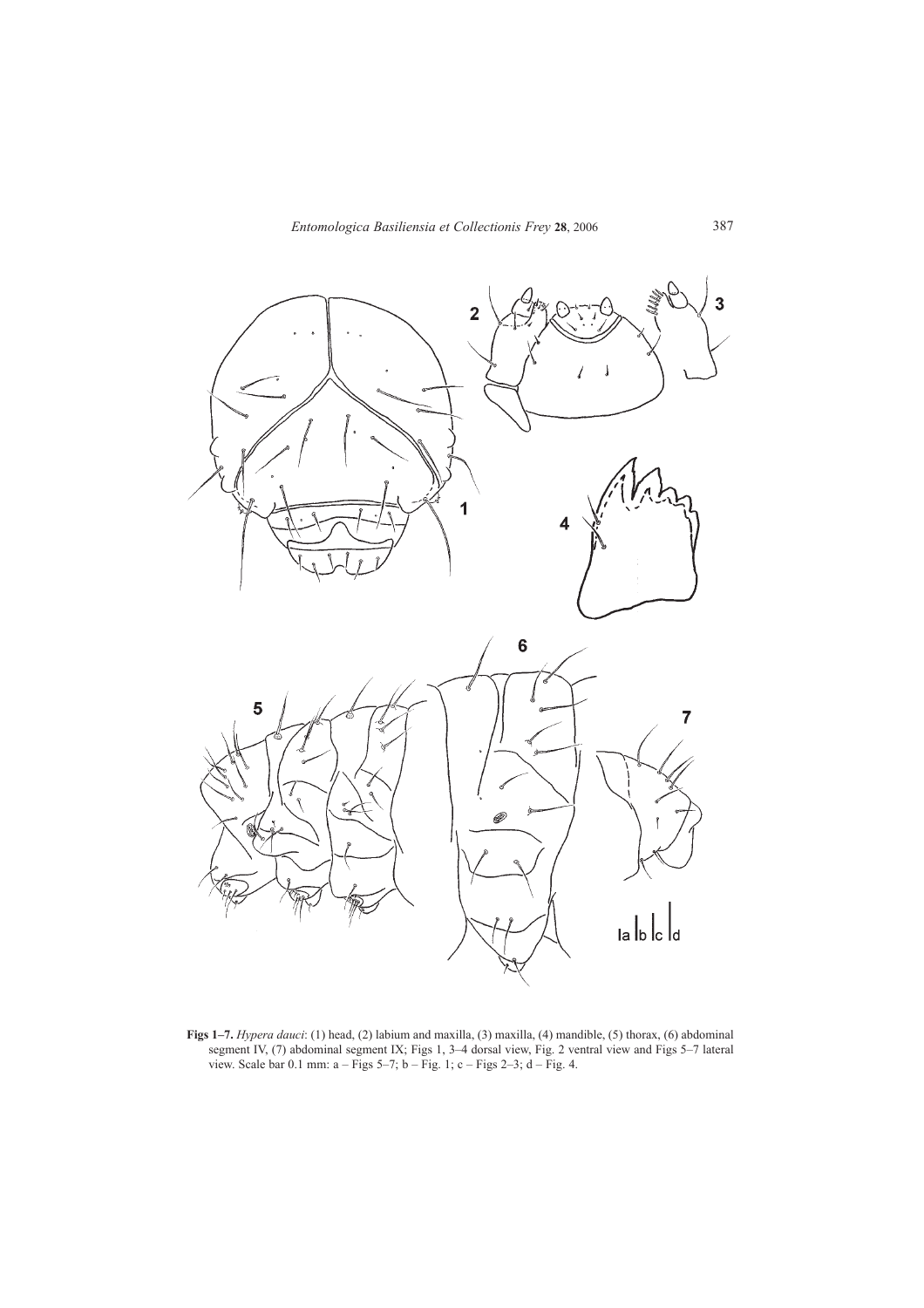

**Figs 8–14.** *Hypera lunata*: (8) head, (9) labium and maxilla, (10) maxilla, (11) mandible, (12) thorax, (13) abdominal segment IV, (14) abdominal segment IX; Figs 8, 10–11 dorsal view, Fig. 9 ventral view and Figs  $12-14$  lateral view. Scale bar 0.1 mm: a  $-$  Figs  $12-14$ ; b  $-$  Fig. 8; c  $-$  Figs 9 $-10$ ; d  $-$  Fig. 11.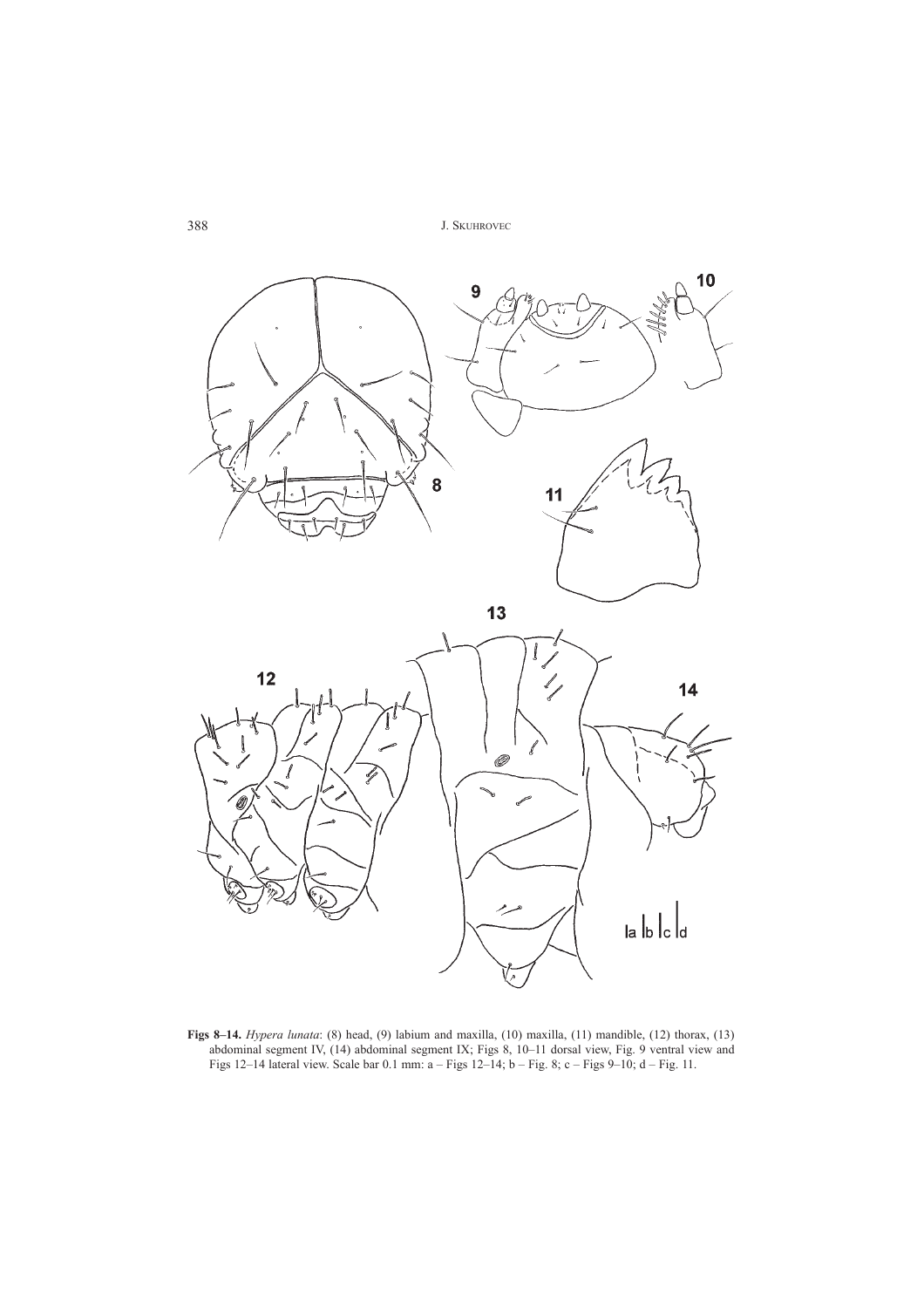



**Figs 15–21.** *Hypera vidua*: (15) head, (16) labium and maxilla, (17) maxilla, (18) mandible, (19) thorax, (20) abdominal segment IV, (21) abdominal segment IX; Figs 15, 17–18 dorsal view, Fig. 16 ventral view and Figs 19 $-21$  lateral view. Scale bar 0.1 mm: a  $-$  Figs 19 $-21$ ; b  $-$  Fig. 15; c  $-$  Figs 16 $-17$ ; d  $-$  Fig. 18.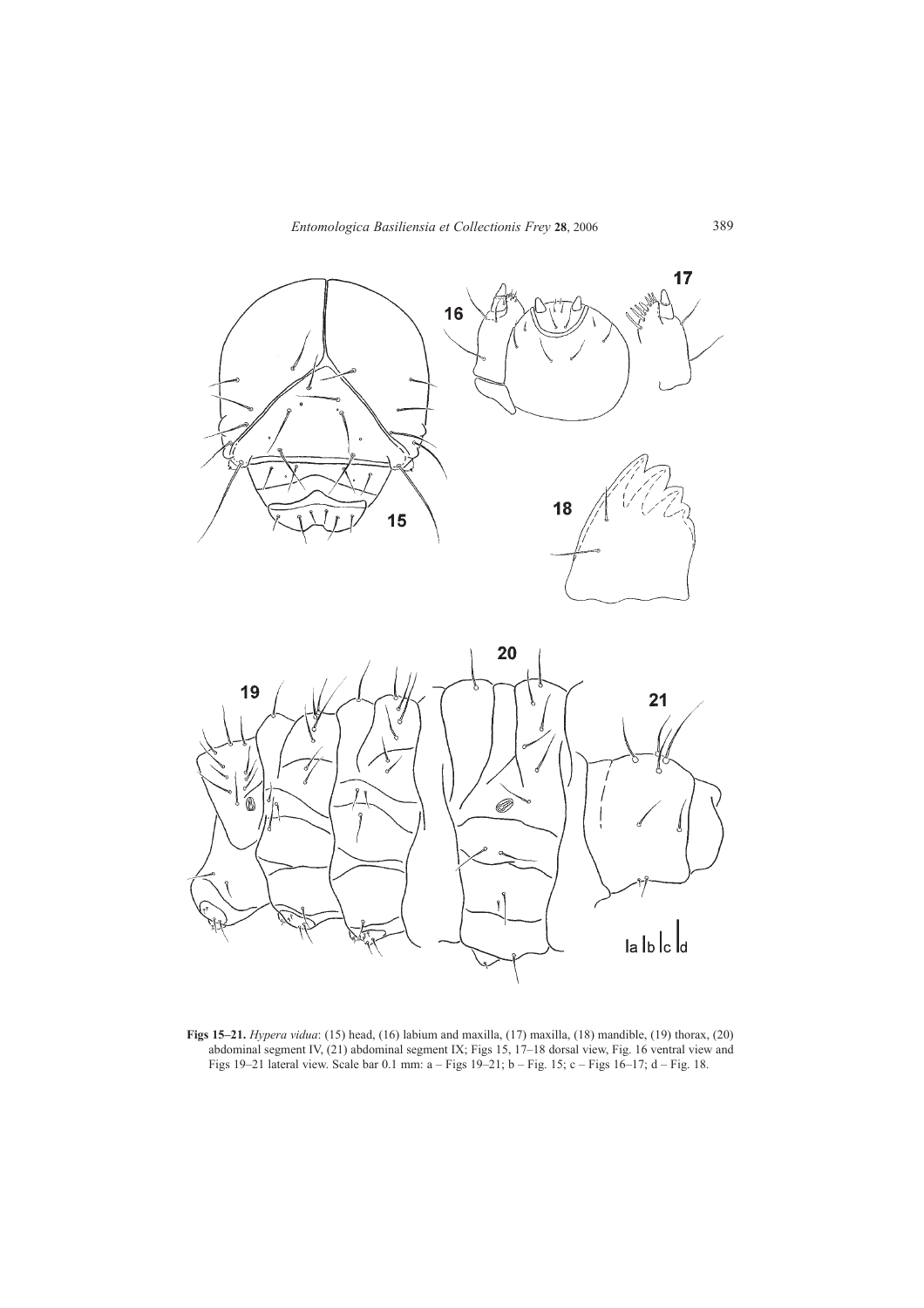



**Figs 22–28.** *Hypera zoila*: (22) head, (23) labium and maxilla, (24) maxilla, (25) mandible, (26) thorax, (27) abdominal segment IV, (28) abdominal segment IX; Figs 22, 24–25 dorsal view, Fig. 23 ventral view and Figs 26–28 lateral view. Scale bar 0.1 mm: a  $-$  Figs 26–28; b  $-$  Fig. 22; c  $-$  Figs 23–24; d  $-$  Fig. 25.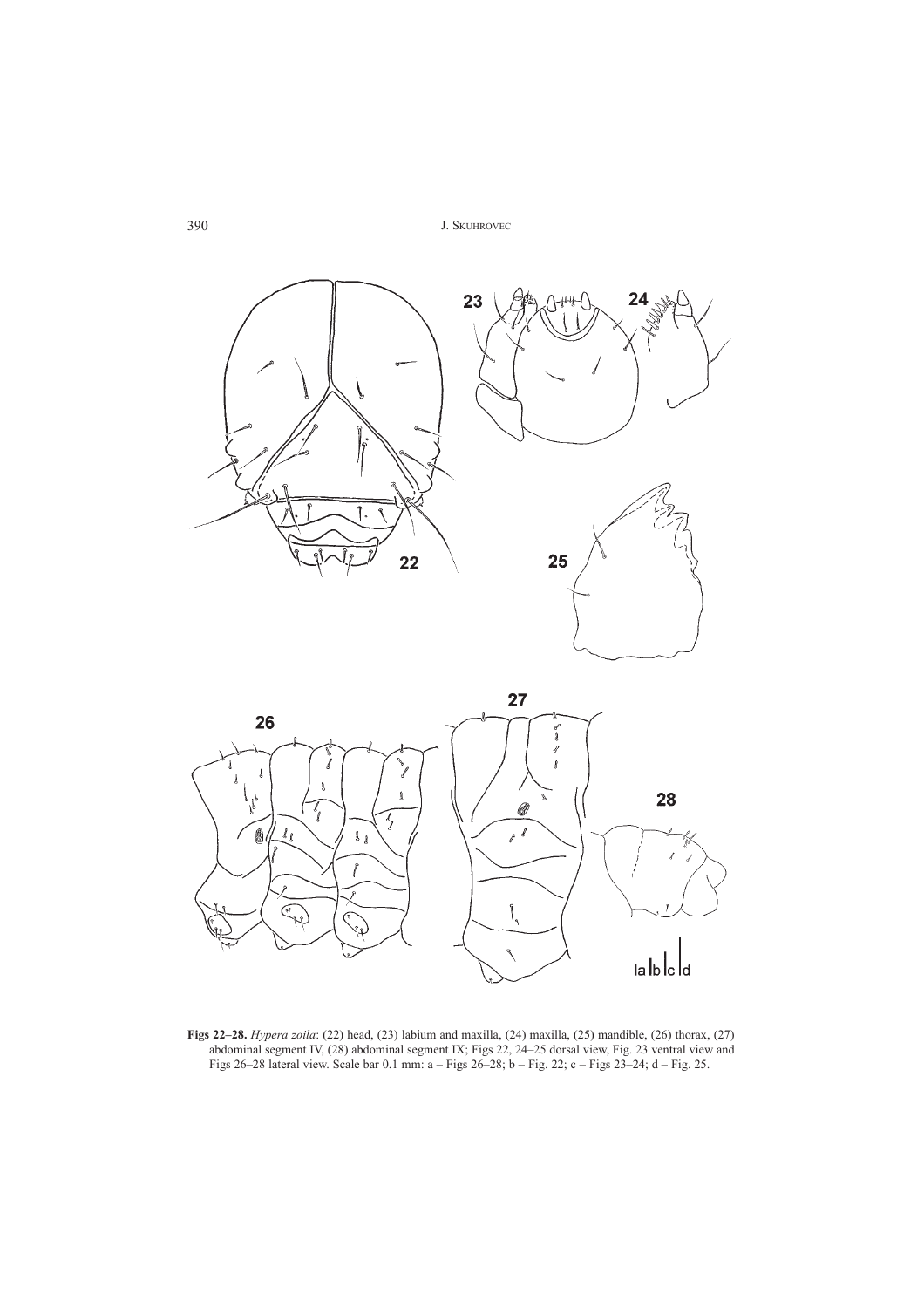

**Figs 29–35.** *Hypera arundinis*: (29) head, (30) labium and maxilla, (31) maxilla, (32) mandible, (33) thorax,  $(34)$  abdominal segment IV,  $(35)$  abdominal segment IX; Figs 29, 31–32 dorsal view, Fig. 30 ventral view and Figs 33–35 lateral view. Scale bar 0.1 mm:  $a -$  Figs 33–35; b  $-$  Fig. 30–31; c  $-$  Figs 29; d  $-$  Fig. 32.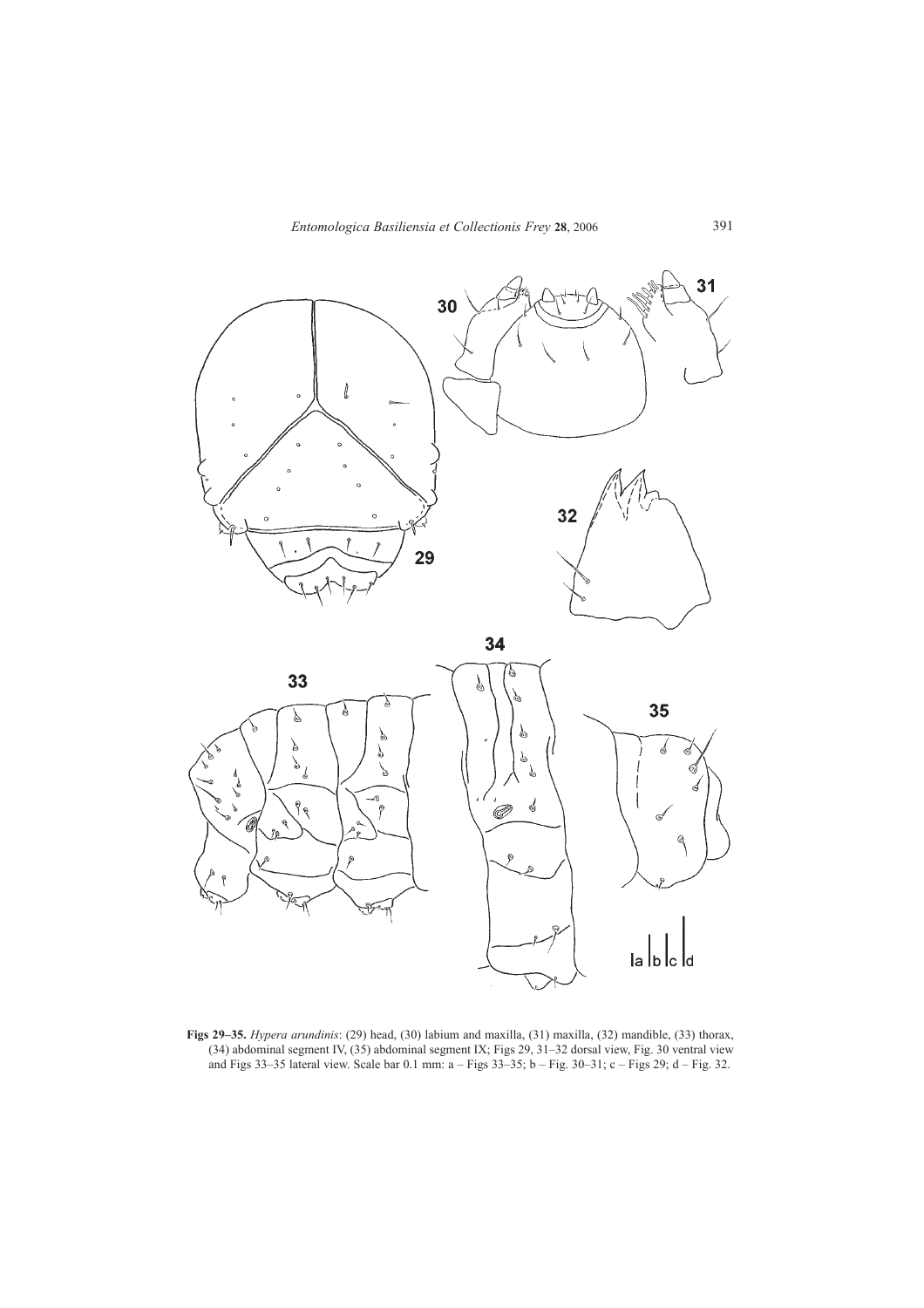



**Figs 36–42.** *Hypera rumicis*: (36) head, (37) labium and maxilla, (38) maxilla, (39) mandible, (40) thorax, (41) abdominal segment IV, (42) abdominal segment IX; Figs 36, 38–39 dorsal view, Fig. 37 ventral view and Figs 40–42 lateral view. Scale bar 0.1 mm:  $a -$  Figs 40–42; b  $-$  Fig. 36; c  $-$  Figs 37–38; d  $-$  Fig. 39.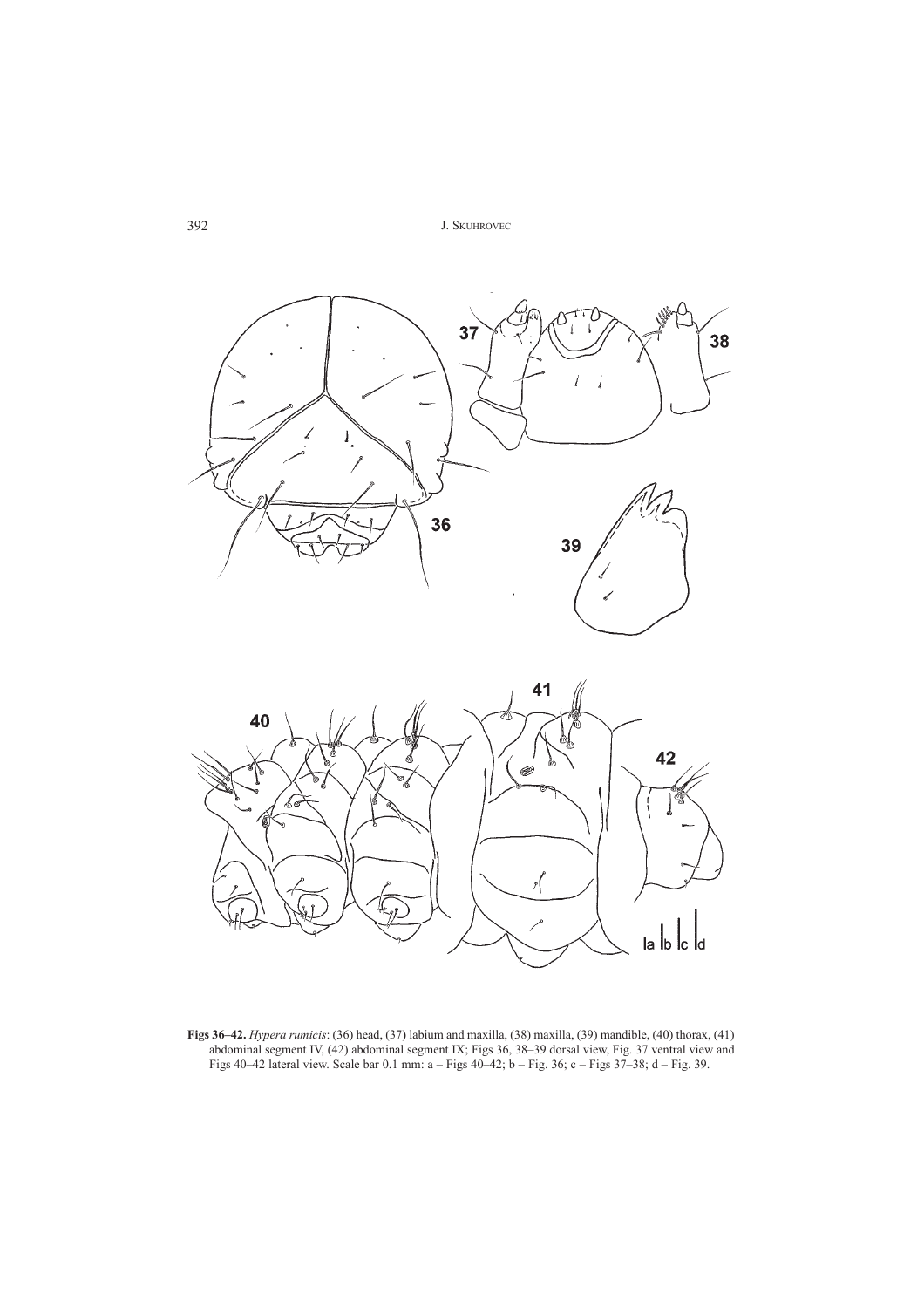



**Figs 43–49.** *Hypera contaminata*: (43) head, (44) labium and maxilla, (45) maxilla, (46) mandible, (47) thorax, (48) abdominal segment IV, (49) abdominal segment IX; Figs 43, 45–46 dorsal view, Fig. 44 ventral view and Figs 47–49 lateral view. Scale bar 0.1 mm: a  $-$  Figs 47–49; b  $-$  Fig. 43; c  $-$  Figs 44–45; d  $-$  Fig. 46.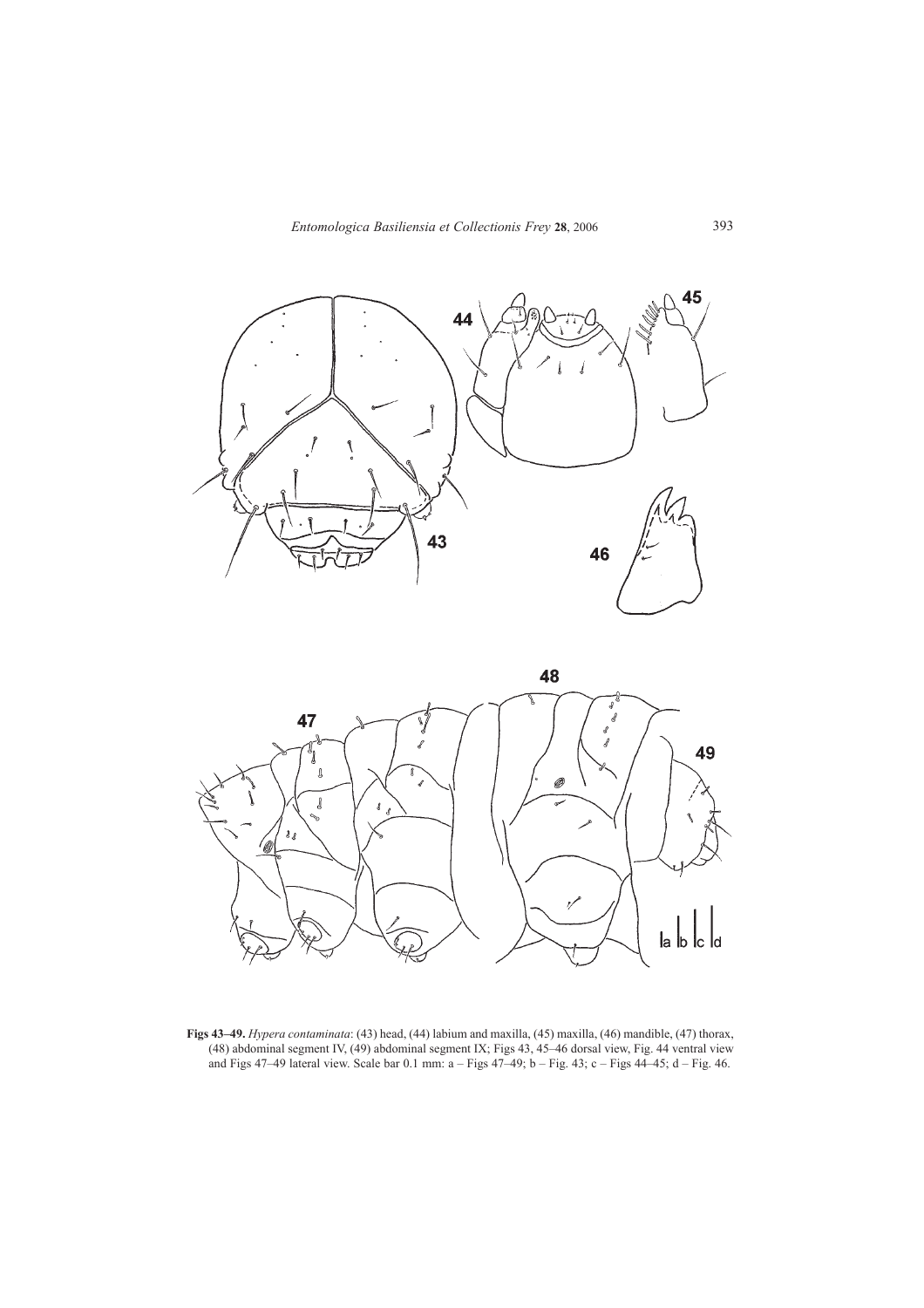

**Figs 50–56.** *Hypera kayali*: (50) head, (51) labium and maxilla, (52) maxilla, (53) mandible, (54) thorax, (55) abdominal segment IV, (56) abdominal segment IX; Figs 50, 52–53 dorsal view, Fig. 51 ventral view and Figs 54–56 lateral view. Scale bar 0.1 mm: a – Figs 54–56; b – Fig. 50; c – Figs 51–52; d – Fig. 53.

 $\frac{1}{2}$ 

la lb lc ld

 $\overline{U}$ 

 $\bar{l}$   $\bar{l}$ 

 $\tilde{\mathcal{N}}$ 

Ó

 $\overline{\mathbf{r}}$ 

 $\mathbf{r}$ ∖

 $\mathfrak{z}\ \mathfrak{l}$ 

 $\hat{\mathcal{N}}$ 

G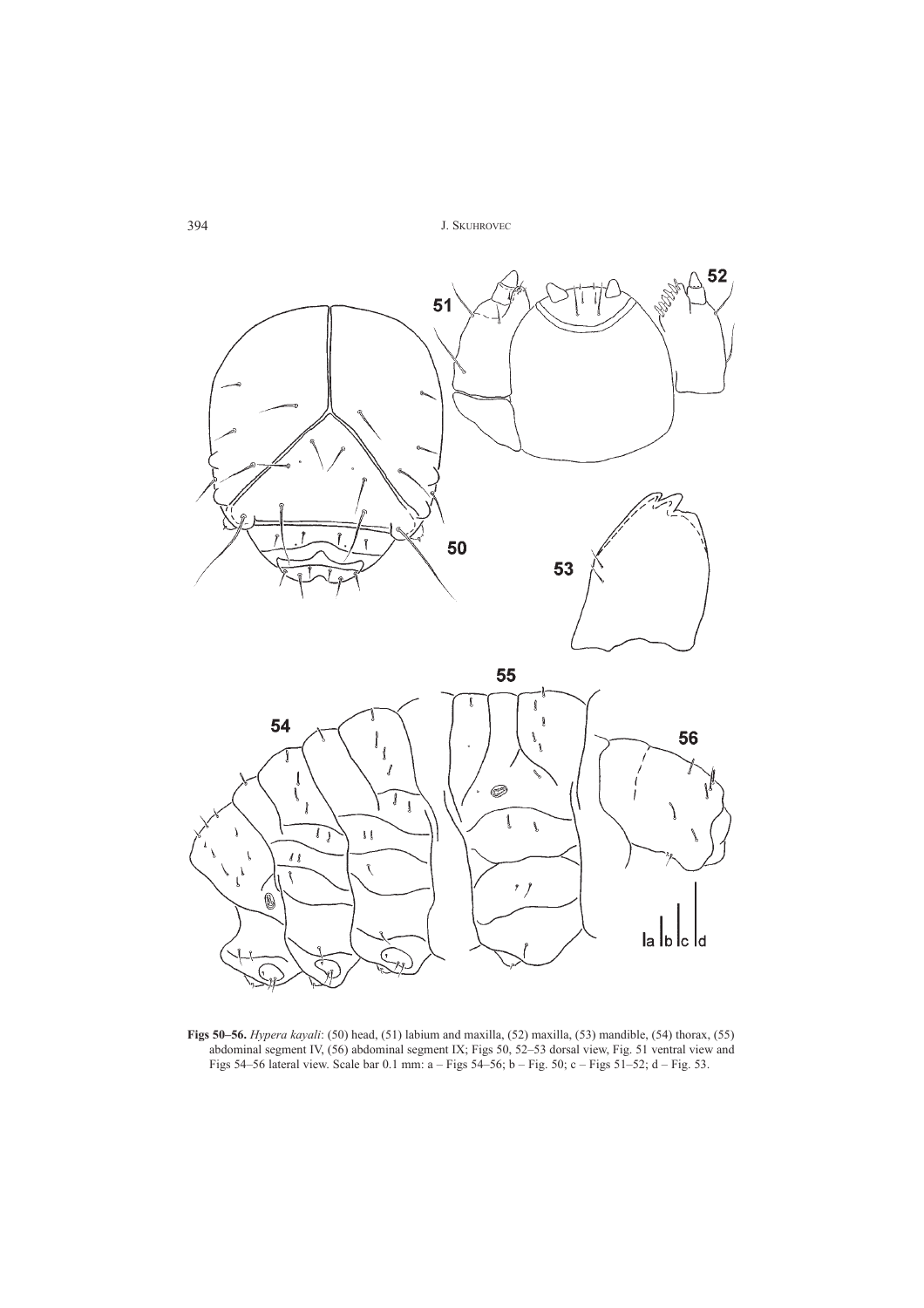



**Figs 57–63.** *Hypera striata*: (57) head, (58) labium and maxilla, (59) maxilla, (60) mandible, (61) thorax, (62) abdominal segment IV, (63) abdominal segment IX; Figs 57, 59–60 dorsal view, Fig. 58 ventral view and Figs 61–63 lateral view. Scale bar 0.1 mm:  $a -$  Figs 61–63; b – Fig. 57; c – Figs 58–59; d – Fig. 60.